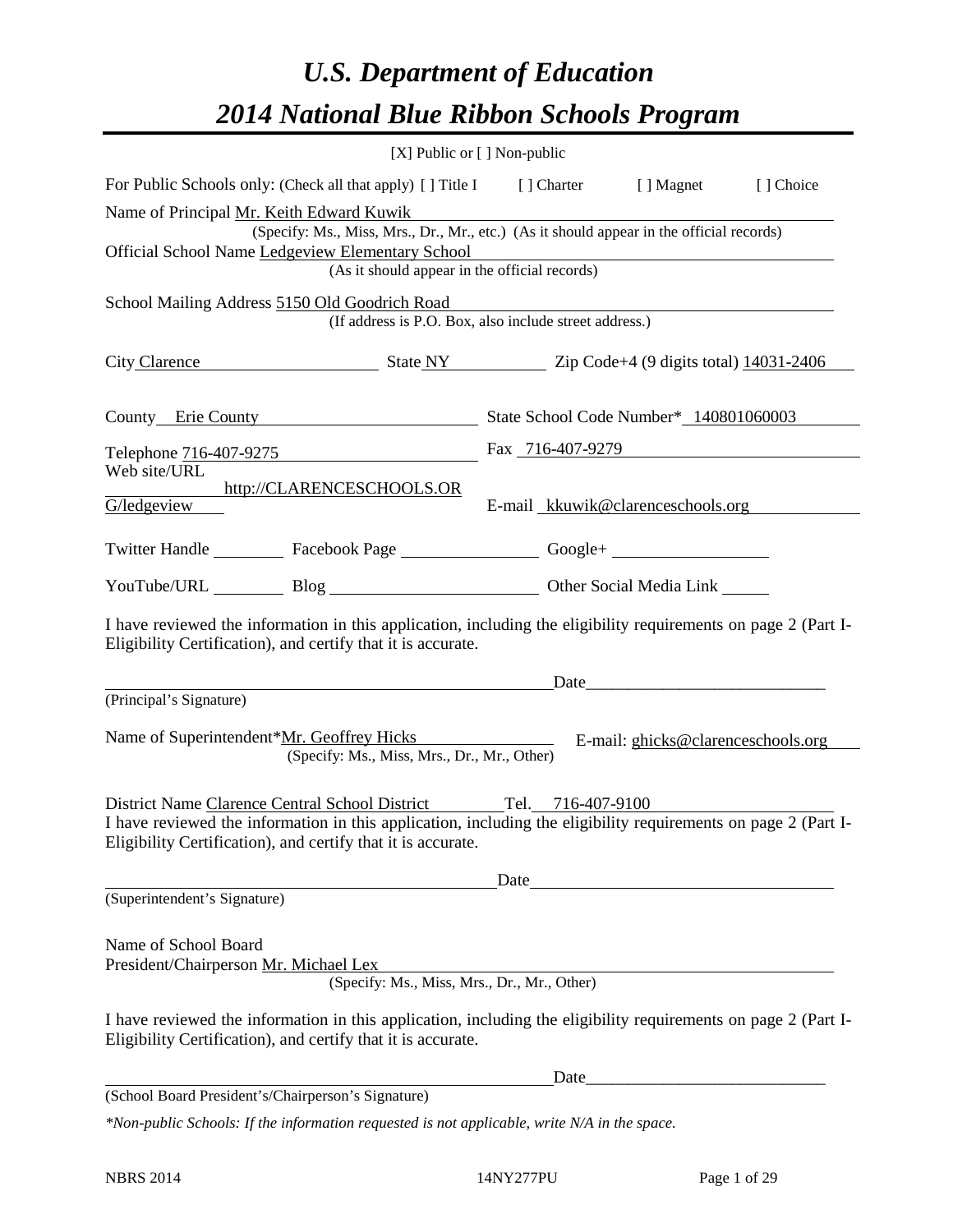#### **Include this page in the school's application as page 2.**

The signatures on the first page of this application (cover page) certify that each of the statements below concerning the school's eligibility and compliance with U.S. Department of Education, Office for Civil Rights (OCR) requirements is true and correct.

- 1. The school configuration includes one or more of grades K-12. (Schools on the same campus with one principal, even a K-12 school, must apply as an entire school.)
- 2. The school has made its Annual Measurable Objectives (AMOs) or Adequate Yearly Progress (AYP) each year for the past two years and has not been identified by the state as "persistently dangerous" within the last two years.
- 3. To meet final eligibility, a public school must meet the state's AMOs or AYP requirements in the 2013-2014 school year and be certified by the state representative. Any status appeals must be resolved at least two weeks before the awards ceremony for the school to receive the award.
- 4. If the school includes grades 7 or higher, the school must have foreign language as a part of its curriculum.
- 5. The school has been in existence for five full years, that is, from at least September 2008 and each tested grade must have been part of the school for the past three years.
- 6. The nominated school has not received the National Blue Ribbon Schools award in the past five years: 2009, 2010, 2011, 2012, or 2013.
- 7. The nominated school has no history of testing irregularities, nor have charges of irregularities been brought against the school at the time of nomination. The U.S. Department of Education reserves the right to disqualify a school's application and/or rescind a school's award if irregularities are later discovered and proven by the state.
- 8. The nominated school or district is not refusing Office of Civil Rights (OCR) access to information necessary to investigate a civil rights complaint or to conduct a district-wide compliance review.
- 9. The OCR has not issued a violation letter of findings to the school district concluding that the nominated school or the district as a whole has violated one or more of the civil rights statutes. A violation letter of findings will not be considered outstanding if OCR has accepted a corrective action plan from the district to remedy the violation.
- 10. The U.S. Department of Justice does not have a pending suit alleging that the nominated school or the school district as a whole has violated one or more of the civil rights statutes or the Constitution's equal protection clause.
- 11. There are no findings of violations of the Individuals with Disabilities Education Act in a U.S. Department of Education monitoring report that apply to the school or school district in question; or if there are such findings, the state or district has corrected, or agreed to correct, the findings.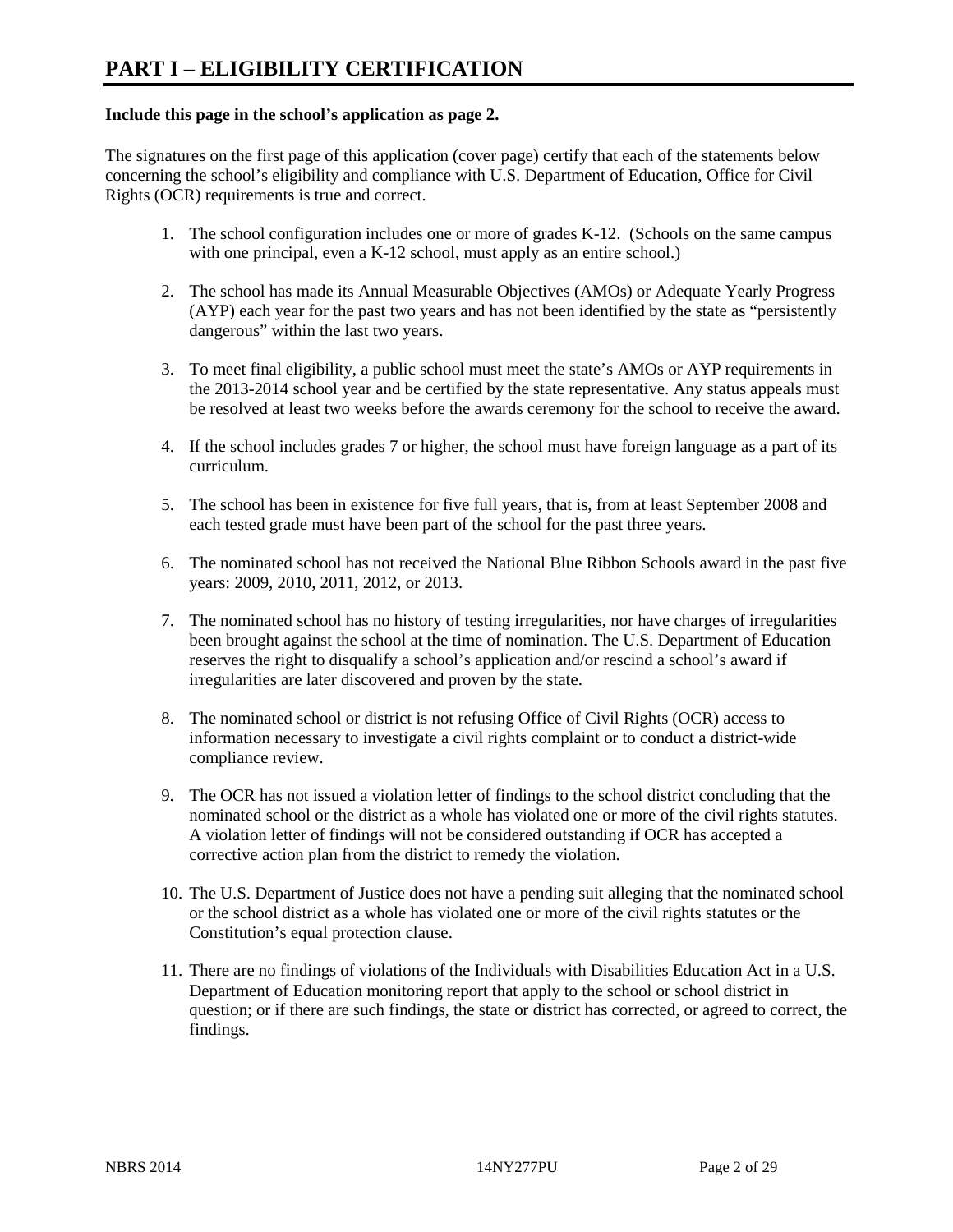# **PART II - DEMOGRAPHIC DATA**

#### **All data are the most recent year available.**

**DISTRICT** (Question 1 is not applicable to non-public schools)

| -1. | Number of schools in the district<br>(per district designation): | $\frac{4}{5}$ Elementary schools (includes K-8)<br>1 Middle/Junior high schools |  |  |
|-----|------------------------------------------------------------------|---------------------------------------------------------------------------------|--|--|
|     |                                                                  | 1 High schools                                                                  |  |  |
|     |                                                                  | $0 K-12$ schools                                                                |  |  |

6 TOTAL

**SCHOOL** (To be completed by all schools)

- 2. Category that best describes the area where the school is located:
	- [] Urban or large central city
	- [ ] Suburban with characteristics typical of an urban area
	- [X] Suburban
	- [ ] Small city or town in a rural area
	- [ ] Rural
- 3. 6 Number of years the principal has been in her/his position at this school.
- 4. Number of students as of October 1 enrolled at each grade level or its equivalent in applying school:

| Grade                           | # of         | # of Females | <b>Grade Total</b> |
|---------------------------------|--------------|--------------|--------------------|
|                                 | <b>Males</b> |              |                    |
| <b>PreK</b>                     | 0            | $\theta$     | $\Omega$           |
| K                               | 40           | 25           | 65                 |
| $\mathbf{1}$                    | 38           | 33           | 71                 |
| $\overline{2}$                  | 51           | 37           | 88                 |
| 3                               | 40           | 49           | 89                 |
| 4                               | 44           | 47           | 91                 |
| 5                               | 42           | 53           | 95                 |
| 6                               | 0            | 0            | $\theta$           |
| 7                               | 0            | 0            | 0                  |
| 8                               | 0            | 0            | 0                  |
| 9                               | 0            | 0            | 0                  |
| 10                              | 0            | 0            | 0                  |
| 11                              | 0            | 0            | 0                  |
| 12                              | 0            | $\theta$     | 0                  |
| <b>Total</b><br><b>Students</b> | 255          | 244          | 499                |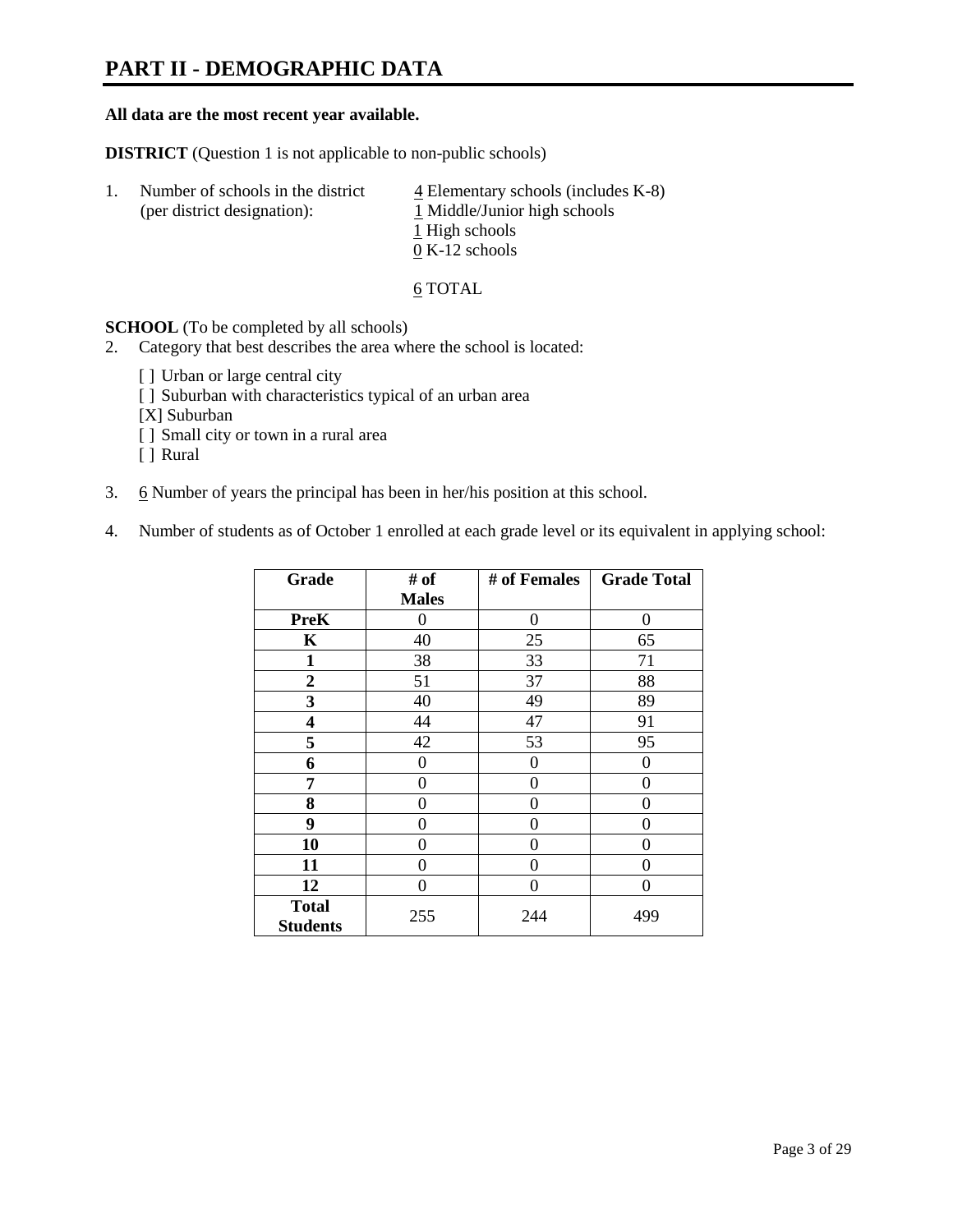- the school: 4 % Asian
- 5. Racial/ethnic composition of  $\qquad \qquad \underline{0}$  % American Indian or Alaska Native
	-
	- 1 % Black or African American
	- 0 % Hispanic or Latino
	- 1 % Native Hawaiian or Other Pacific Islander
	- 91 % White
	- 3 % Two or more races
		- **100 % Total**

(Only these seven standard categories should be used to report the racial/ethnic composition of your school. The Final Guidance on Maintaining, Collecting, and Reporting Racial and Ethnic Data to the U.S. Department of Education published in the October 19, 2007 *Federal Register* provides definitions for each of the seven categories.)

6. Student turnover, or mobility rate, during the 2012 - 2013 year: 5%

This rate should be calculated using the grid below. The answer to (6) is the mobility rate.

| <b>Steps For Determining Mobility Rate</b>         | <b>Answer</b> |
|----------------------------------------------------|---------------|
| (1) Number of students who transferred to          |               |
| the school after October 1, 2012 until the         | 13            |
| end of the school year                             |               |
| (2) Number of students who transferred             |               |
| <i>from</i> the school after October 1, 2012 until |               |
| the end of the 2012-2013 school year               |               |
| (3) Total of all transferred students [sum of      | 24            |
| rows $(1)$ and $(2)$ ]                             |               |
| (4) Total number of students in the school as      | 525           |
| of October 1                                       |               |
| (5) Total transferred students in row (3)          | 0.046         |
| divided by total students in row (4)               |               |
| $(6)$ Amount in row $(5)$ multiplied by 100        |               |

7. English Language Learners (ELL) in the school:  $0\%$ Number of non-English languages represented:  $0$ 

0 Total number ELL

Specify non-English languages:

8. Students eligible for free/reduced-priced meals: 7%

Total number students who qualify:  $\frac{35}{35}$ 

If this method is not an accurate estimate of the percentage of students from low-income families, or the school does not participate in the free and reduced-priced school meals program, supply an accurate estimate and explain how the school calculated this estimate.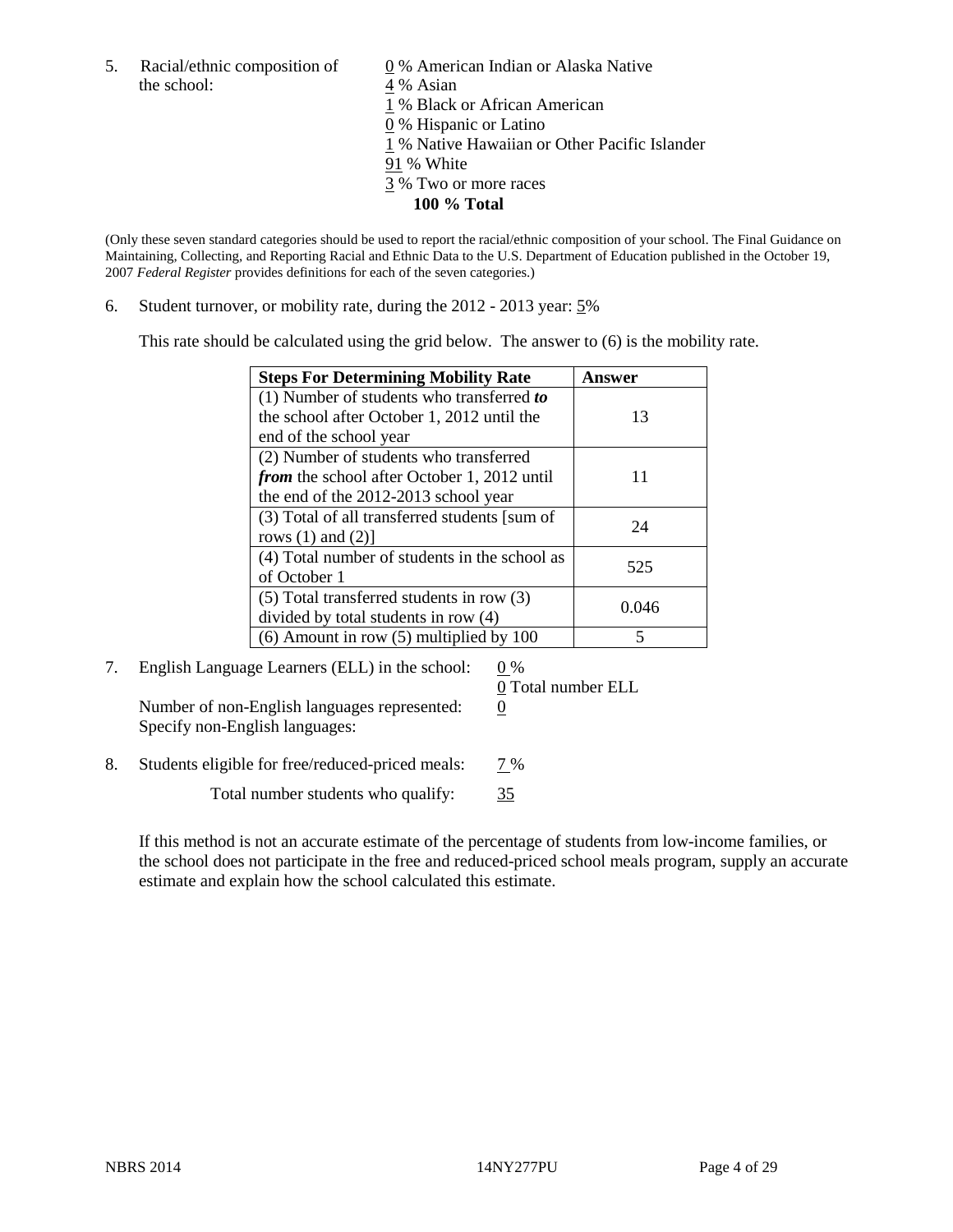29 Total number of students served

Indicate below the number of students with disabilities according to conditions designated in the Individuals with Disabilities Education Act. Do not add additional categories.

| $11.2311$ as absolutely as well well below as $0.11$ and $0.11$ or the second second second well well well as $0.11$ |                                                       |
|----------------------------------------------------------------------------------------------------------------------|-------------------------------------------------------|
| 1 Autism                                                                                                             | 1 Orthopedic Impairment                               |
| 0 Deafness                                                                                                           | 4 Other Health Impaired                               |
| 0 Deaf-Blindness                                                                                                     | 15 Specific Learning Disability                       |
| 0 Emotional Disturbance                                                                                              | 8 Speech or Language Impairment                       |
| 0 Hearing Impairment                                                                                                 | 0 Traumatic Brain Injury                              |
| 0 Mental Retardation                                                                                                 | $\underline{0}$ Visual Impairment Including Blindness |
| 0 Multiple Disabilities                                                                                              | <b>0</b> Developmentally Delayed                      |
|                                                                                                                      |                                                       |

10. Use Full-Time Equivalents (FTEs), rounded to nearest whole numeral, to indicate the number of personnel in each of the categories below:

|                                       | <b>Number of Staff</b> |
|---------------------------------------|------------------------|
| Administrators                        |                        |
| Classroom teachers                    | 22                     |
| Resource teachers/specialists         |                        |
| e.g., reading, math, science, special | 9                      |
| education, enrichment, technology,    |                        |
| art, music, physical education, etc.  |                        |
| Paraprofessionals                     |                        |
| Student support personnel             |                        |
| e.g., guidance counselors, behavior   |                        |
| interventionists, mental/physical     |                        |
| health service providers,             |                        |
| psychologists, family engagement      |                        |
| liaisons, career/college attainment   |                        |
| coaches, etc.                         |                        |
|                                       |                        |

11. Average student-classroom teacher ratio, that is, the number of students in the school divided by the FTE of classroom teachers, e.g.,  $22:1$   $23:1$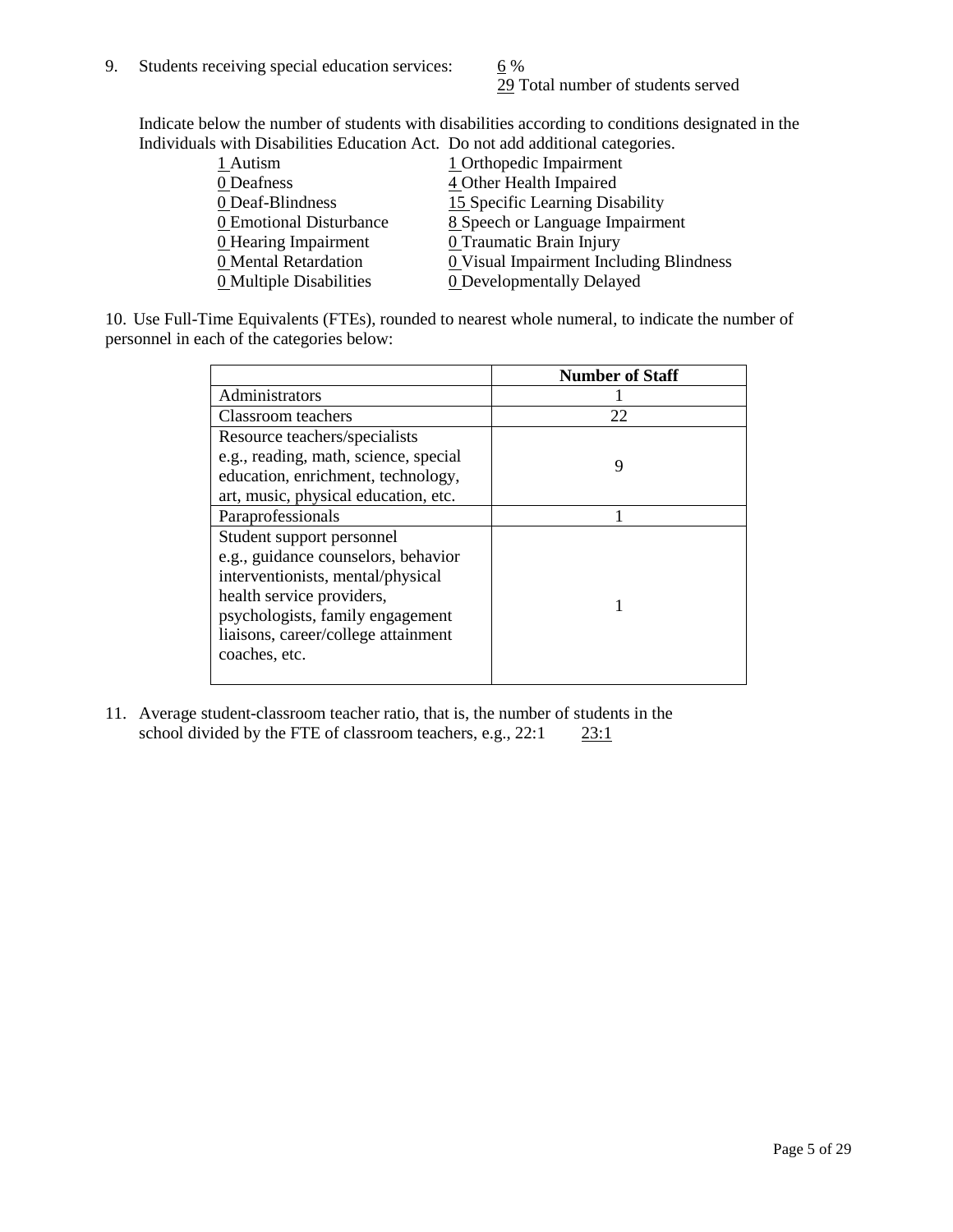12. Show daily student attendance rates. Only high schools need to supply yearly graduation rates.

| <b>Required Information</b> | 2012-2013 | 2011-2012 | 2010-2011 | 2009-2010 | 2008-2009 |
|-----------------------------|-----------|-----------|-----------|-----------|-----------|
| Daily student attendance    | 96%       | 96%       | ን7%       | 94%       | 95%       |
| High school graduation rate | 0%        | 0%        | 0%        | 0%        | 0%        |

#### 13. **For schools ending in grade 12 (high schools)**

Show percentages to indicate the post-secondary status of students who graduated in Spring 2013

| <b>Post-Secondary Status</b>                  |    |
|-----------------------------------------------|----|
| Graduating class size                         |    |
| Enrolled in a 4-year college or university    | 0% |
| Enrolled in a community college               | 0% |
| Enrolled in career/technical training program | 0% |
| Found employment                              | 0% |
| Joined the military or other public service   | 0% |
| <b>Other</b>                                  | 0/ |

14. Indicate whether your school has previously received a National Blue Ribbon Schools award.  $Yes \underline{X}$  No

If yes, select the year in which your school received the award. 2008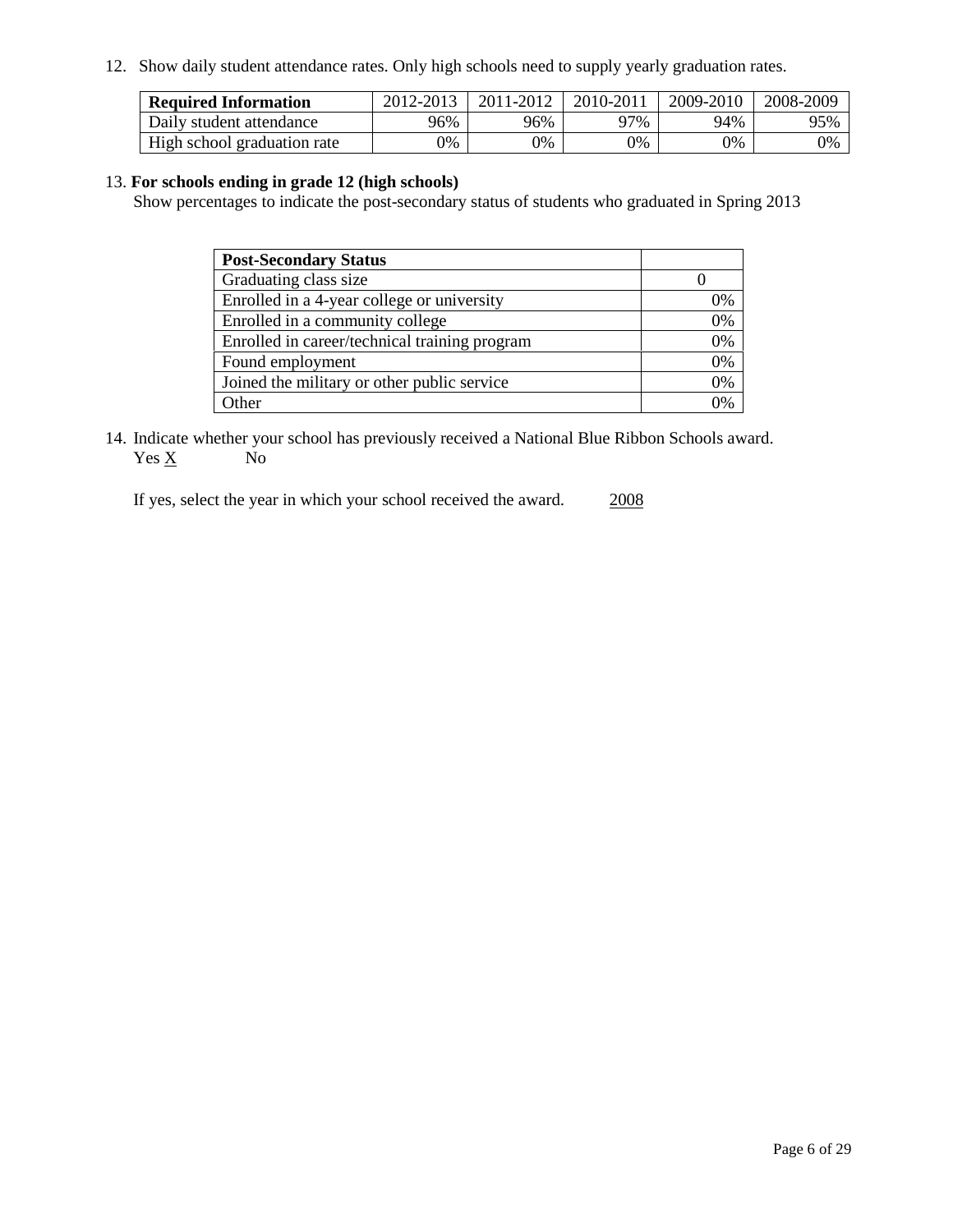# **PART III – SUMMARY**

The mission of Ledgeview Elementary School is to provide a sound educational and social foundation for every student who comes through its doors. We believe that this environment will influence how children think about learning for the rest of their lives, so we see Ledgeview as the heart of our students' entire educational experience.

Our school is one of four elementary schools in the Clarence Central School district located in suburban Buffalo, New York. We are proud to have been named a New York State Reward School last school year. Our school has been ranked the top public school in all of Western New York for the past two years by Buffalo Business First. Despite these academic achievements, we strive to develop the whole child during their time at our school.

The faculty, staff and administration of Ledgeview are instrumental in the school's success. It is common to see many teachers in our school on Saturdays and Sundays preparing for the upcoming week. Teachers volunteer to come to school in August to have a supply drop off day for their students to make the children more comfortable as the start of the school year approaches. You will see teacher aides working with small groups of children giving them extra support in a math skills group or reading circle. Our office staff will go out of their way to comfort a child who is upset. This desire to create a motivated and joyful learning environment makes Ledgeview a special place for the 500 Kindergarten through fifth grade students who come through our doors on a daily basis. After all, the six years a child spends in our school likely will be the longest time a student spends in one particular school!

Ledgeview is a school full of rich traditions. We have monthly character assemblies that allow for active student participation, including dancing and singing. We celebrate the love of reading with school wide Drop Everything and Read (DEAR) times throughout the school year. Students participate in book club groups during their lunches as part of our prized Literary Guild program. Our active and dedicated Parent Teacher Organization features a parent volunteer program, Grandparents' Day, as well as several evening family themed activities such as the Fall Festival, Fun Run, Ice Cream Social and Art Show. Additionally, our PTO organizes after school enrichment clubs allowing students to play chess, learn Spanish, go cross country skiing, and make ceramic objects just to name a few.

Our faculty, staff and students also give back to the community. The adults in the building have bi-monthly dress down days to support various local charities. Students also take the initiative to support and help others. They eagerly participate in monthly food drives. Grade levels also organize their own activities to help others. For example, our fifth graders created bookmarks to support Carly's Club which helps children with cancer. Third graders made a visit to Brothers of Mercy during the holidays last year. Just this past month, two fourth graders organized a loose change campaign for a Clarence family with a very ill child to help cover medical expenses. Primary students made Christmas cards to brighten the holidays for troops overseas.

We are proud to have been named a National Blue Ribbon School in 2008 and are humbled at the opportunity to apply to become one again. We feel fortunate to have such a dynamic team of educators, staff members, parents and administrators working together to make Ledgeview the awesome school that it is. We are proud of the nurturing and stimulating environment that we create for our children. We look forward to continuing the tradition of helping our students develop into well-rounded lifelong learners for years to come.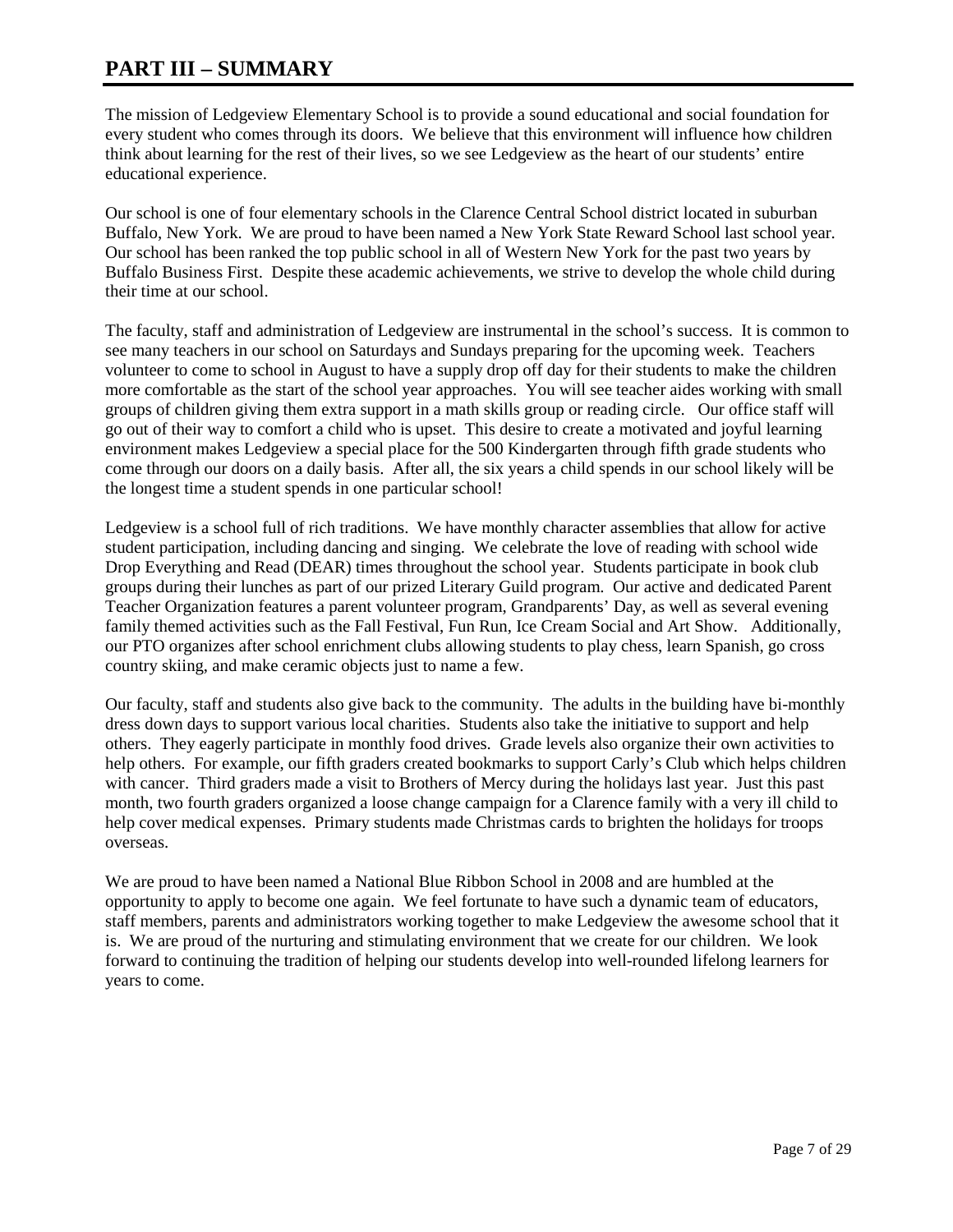### **1. Assessment Results:**

In January 2011, the NYS Board of Regents adopted the NYS P-12 CCLS, which include the Common Core State Standards and a small amount of additional standards uniquely added by New York State. The New York State P-12 CCLS were implemented in New York State schools at the beginning of the 2012-2013 school year. The purpose of the Common Core is to provide a consistent, clear understanding of what students are expected to learn, so that teachers and parents know what they need to do to help them. These learning standards are designed to be robust and relevant to the real world, reflecting the knowledge and skills that our students need to be college and career ready.

Students in grades 3-8 take a series of assessments to measure if they are achieving the learning standards. Student performance on these assessments is measured using a scaled score. The scaled score is divided into four levels with four being the highest level and one being the lowest. A score of Level 4 indicates students performing at this level "excel in standards" for their grade and are progressing toward high performance on the Regents Examination in this subject area. A score of Level 3 indicates students performing at this level are "proficient" in standards for their grade and with continued steady growth, will pass the Regents Examination in this subject area. A score of Level 2 indicates students performing at this level are "below proficient" in standards for their grade. These students may need extra help to meet the standards and pass the Regents Examination in this subject area. A score of Level 1 indicates students performing at this level are "well below proficient" in standards for their grade. A score of Level 1 indicates that a student may have serious academic deficiencies.

Our school's performance trends, in both English Language Arts and Mathematics, are similar for the last five year period. In 2008-2009, 92% of our Grade 3 students earned either a Level 3 or Level 4 on the English Language Arts Assessment. 97% of our Grade 5 students also earned either a Level 3 or Level 4 on the ELA Assessment that year. Both grade levels saw a significant decline in the aforementioned performance levels compared to those in the 2009-2010 school year. This can be attributed to the adjusted scale scores used to determine performance levels on the New York State English Language Arts and Mathematics Assessments for Grades 3-8 implemented that year. While it should be noted that the scale score ranges were not altered, the cut score ranges that determine performance levels were adjusted. Hence, in the 2009-2010 school year, 77% of Grade 3 students and 85% of Grade 5 students earned either a Level 3 or a Level 4 on the English Language Arts Assessment.

Our performance level results for the New York State Mathematics Assessment for the 2008-2009 school year were exceptional: 99% of Grade 3 students received a score of Level 3 or Level 4; 100% of Grade 4 students received a score of Level 3 or Level 4; 100% of Grade 5 students received a score of Level 3 or Level 4. In 2009-2010 all three grade levels saw a decline in percentage of students scoring a Level 3 or Level 4: 81% of Grade 3 students scored a Level 3 or Level 4; 92% of Grade 4 students scored a Level 3 or Level 4; 95% of Grade 5 students scored a Level 3 or Level 4.

All grades 3-5 saw continued increases in performance level scores on the English Language Arts Assessments in the school years 2010-2011 and 2011-2012. In 2011-2012 96% of Grade 3 students scored a Level 3 or Level 4; 91% of Grade 4 students scored a Level 3 or Level 4; 87% of Grade 5 students scored a Level 3 or Level 4. In 2012-2013, each grade level again witnessed a tremendous decrease in percentage of students scoring a Level 3 or Level 4. One factor impacting the scores of the 2012-2013 English Language Arts Assessment is the change in format of the assessment. While there were less items tested at Grade 3 and Grade 4, the text passages were longer and more rigorous than in past years. With that, these students also received less total testing time than in previous years. The Grade 5 Assessment was afforded the same testing time, but had more passages and items tested than in 2012. Furthermore, the new Common Core Learning Standards rubrics were used for scoring the short and extended response questions. With that, the percentage of students earning a Level 3 or Level 4 on the 2012-2013 English Language Arts Assessments are as follows: Grade 3- 67%; Grade 4- 54%; Grade 5- 57%. Despite this drop, Ledgeview Elementary still remained one of the top performing schools in the region.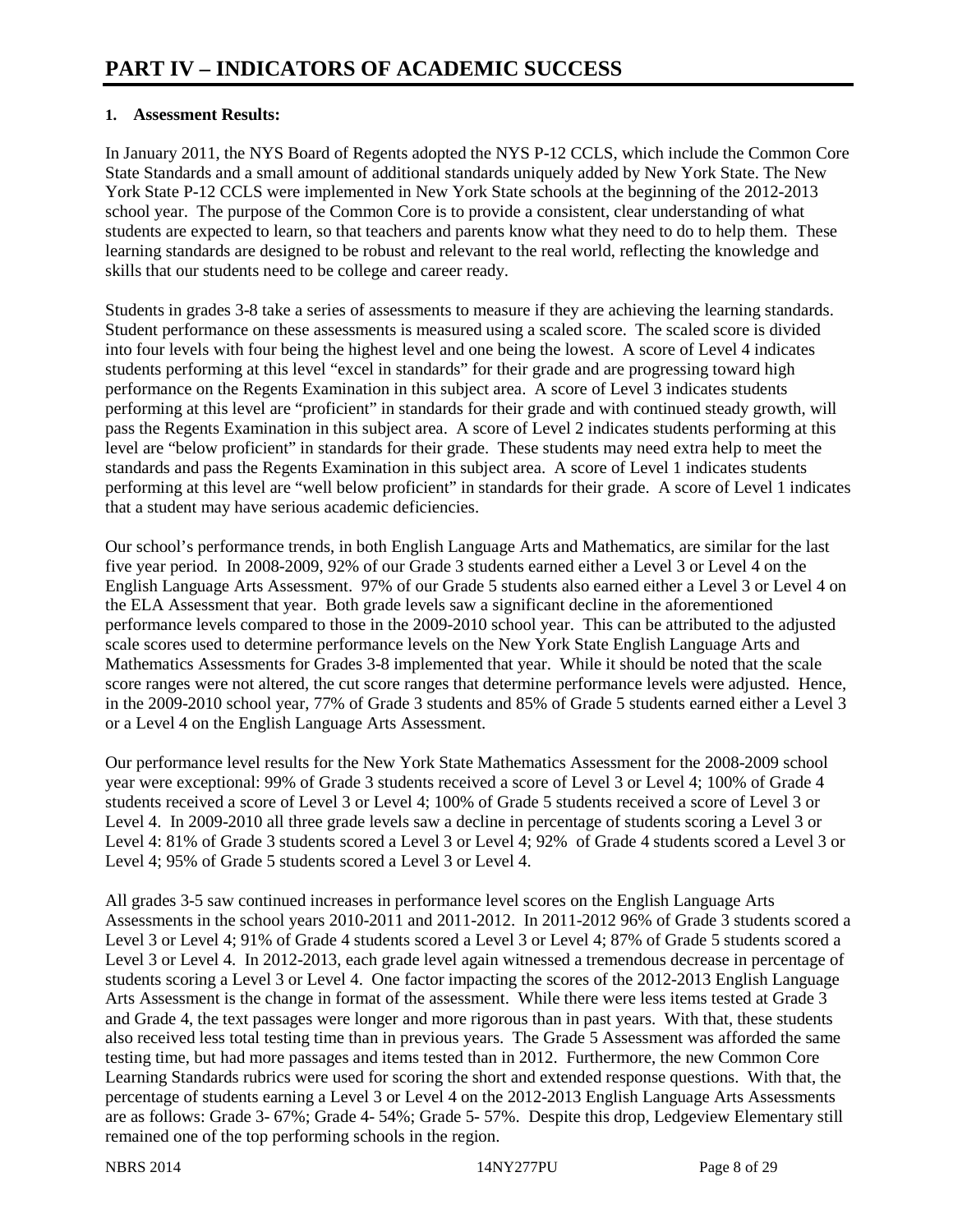Similar to the English Language Arts Assessment, our Math Assessment trends follow suit. All grades 3-5 saw an increase, or remained the same, in the years 2010-2011 and 2011-2012. In 2011-2012, 92% of Grade 3 students scored a Level 3 or Level 4; 97% of Grade 4 students scored a Level 3 or Level 4; 92% of Grade 5 students scored a Level 3 or Level 4. In 2012-2013 students in Grade 3 and Grade 4 received less testing time and more test items. Grade 5 students also had more test items and were not given a conversion chart. Grade 5 students were given only grade-appropriate formulas to use during the assessment. For all three grade levels, the new Common Core Learning Standards rubrics were used for scoring the short and extended response questions. Following the new assessment in 2012-2013, our performance levels were as follows: 77% of Grade 3 students scored a Level 3 or Level 4; 80% of Grade 4 students scored a Level 3 or Level 4; 57% of students scored a Level 3 or Level 4. Again, despite the decline in Level 3 and Level 4 student scores, Ledgeview remained on the list of top ten performing schools in the region.

As changes to our curriculum continue, so does our effort to attain the high performing levels in both English Language Arts and Mathematics that we have come accustomed to achieving.

#### **2. Using Assessment Results:**

Ledgeview students in grades 3-5 participate in New York State Assessments. All students in K-4 participate three times a year in a universal screening tool (Early STAR Literacy and STAR Literacy) while fifth grade students are given the SRI (Scholastic Reading Inventory). The data collected is used to determine the level of performance of all of our students in English Language Arts and Math relative to the New York State Common Core. In addition, the Fountas and Pinnell Benchmark Assessment is administered three times a year to further assess reading levels.

Analyzed data is used to determine the level of service provided for each of our students at Ledgeview in our RtI (Response to Intervention) program. Students at Tier 1 receive differentiated instruction from the classroom teachers and aides. Teachers make use of running records, ELA portfolios, reading and writing conferences, math fact tests and math chapter tests to set individual goals. They also have access to Clarence teacher-generated ELA, Math and Speech/Language Rti Tool Kits which provide strategies and activities for instruction to aid students in meeting individual goals. Consultation is also provided by related services including special education providers, reading specialist, speech therapist, occupational therapist, physical therapist. Progress monitoring is provided at least weekly. If students do not make adequate progress in Tier 1, more intensive service is provided at Tier 2 with specified related service providers in charge of instruction, in addition to the instruction provided by the general education teacher. Tier 2 consists of small group, pull-out instruction, two to five times per week. At this point, parents are notified that their student requires an intervention, beyond what is provided in the general education classroom. Reading progress is monitored at least tri-weekly using the Easy CBM Progress Monitoring Program Tool and researched-based interventions lasting six to eight weeks. At this point, RtI providers consult with grade level teams to discuss current RtI student progress and dialogue about other students who may be candidates for the program. Students who do not make adequate progress at the Tier 2 Level are teacher recommended to the RtI committee. Here it is determined whether students will continue to receive more intense Tier 2 services, be placed at Tier 3 for more intensive service, or be referred for further evaluation.

#### **3. Sharing Lessons Learned:**

Ledgeview has a teaching staff dedicated to furthering their professional expertise and sharing knowledge with colleagues. Establishing an open line of communication within the district and community has helped form an effective learning atmosphere at Ledgeview.

Within our school, Ledgeview's Inquiry and Literacy Teams are a few of the many teams responsible for gathering and sharing lessons. These teams are composed of our school principal and teacher leaders. The groups meet regularly throughout the year. The Inquiry Team meets to review and discuss data in order to create a plan to increase student performance and better meet student needs. These goals are communicated through faculty meetings and implemented by classroom teachers and support staff. Since literacy is highly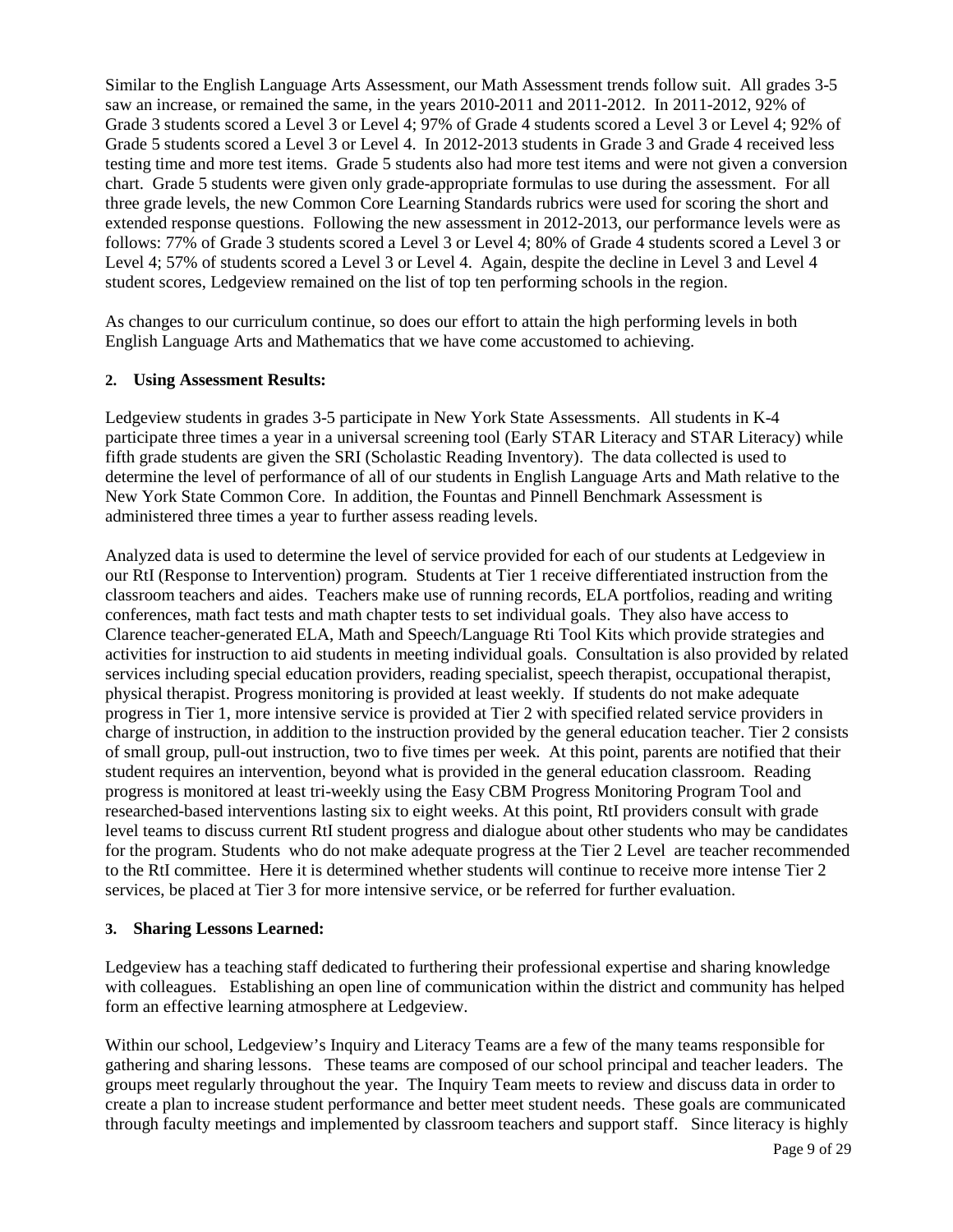valued at Ledgeview, the Literacy Team's primary focus is to enhance the reading and writing programs at our school and more importantly instill and foster a love of reading within each child.

Our building also has BPDFs (Building Professional Development Facilitators), who are part of a district wide committee that develops our literacy curriculum. They meet regularly to translate teacher input into action. These leaders facilitate staff development within their own buildings and across the district to promote best practices in English Language Arts.

Ledgeview teachers are regularly growing as educators by participating in professional development through the Western New York Teacher Center. Within this center, teachers take on the role of both presenters and learners. From how to engage a reluctant writer to courses on behavior management, the center provides a variety of learning and teaching opportunities for Ledgeview teachers.

In addition, our teachers often create district-wide study groups in order to become familiar with and better handle new initiatives. These study groups regularly meet in order to discuss and share effective teaching practices. Together, these cohorts are able to problem solve and discover best ways to meet student needs.

Our ever present desire to learn and share pedagogical knowledge has and will continue to contribute to the success of Clarence students now and in the future.

#### **4. Engaging Families and Community:**

Ledgeview Elementary School believes that connecting the school with families and community greatly improves student success. Ledgeview encourages active family involvement. From daily Literary Guild Meetings run by parents to school-wide events with high family attendance, Ledgeview provides many opportunities to foster the school-community connection.

Ledgeview seeks family and community involvement in order to showcase student achievements. We have many regularly highlighted events throughout the school year to give students the opportunity to showcase their talents. Two times a year, all of our fourth and fifth grade students participate in a choral concert. The children perform for their peers at a school-wide assembly as well as an evening performance for parents and community members. The community is also invited to our annual ice cream social where student art work is displayed for all to enjoy. The district-wide track meet attracts a large community presence. Students from all four elementary schools gather to demonstrate good sportsmanship while engaging in a friendly track and field competition.

Our school is fortunate enough to have a very active, passionate Parent Teachers' Organization. The PTO initiates and organizes many events that help to build the school-family partnership which is so important to Ledgeview. The community looks forward to our annual Fall Carnival organized by PTO members and staffed by former Ledgeview students as well as parent and teacher volunteers. For many years, Ledgeview's PTO has honored students' extended families by welcoming grandparents and special friends for our annual Grandparent's Day celebration. Students look forward to having their guests visit their classrooms and enjoy lunch together.

Literacy is very important to Ledgeview Elementary as well as the Clarence Community. This is evident through the number of volunteers we have in daily to run our Literary Guild Meetings. Literary Guild gives children the opportunity to discuss independently read books from a variety of genres in a book club setting. These lunch time meetings are staffed by parent/grandparent volunteers. Our enthusiasm for reading extends to our annual Star Reader Day, which allows teachers, administrators and community leaders to read to classrooms throughout this special day.

With everything the Clarence community does for our schools, we believe it is important to give back. Individual classrooms and grade levels participate in a variety of fundraising activities. For example, every year, our fifth graders make calendars and bookmarks displaying their art work, with all proceeds going to local children's charities. Our fourth graders spend the month of November gathering gently used clothing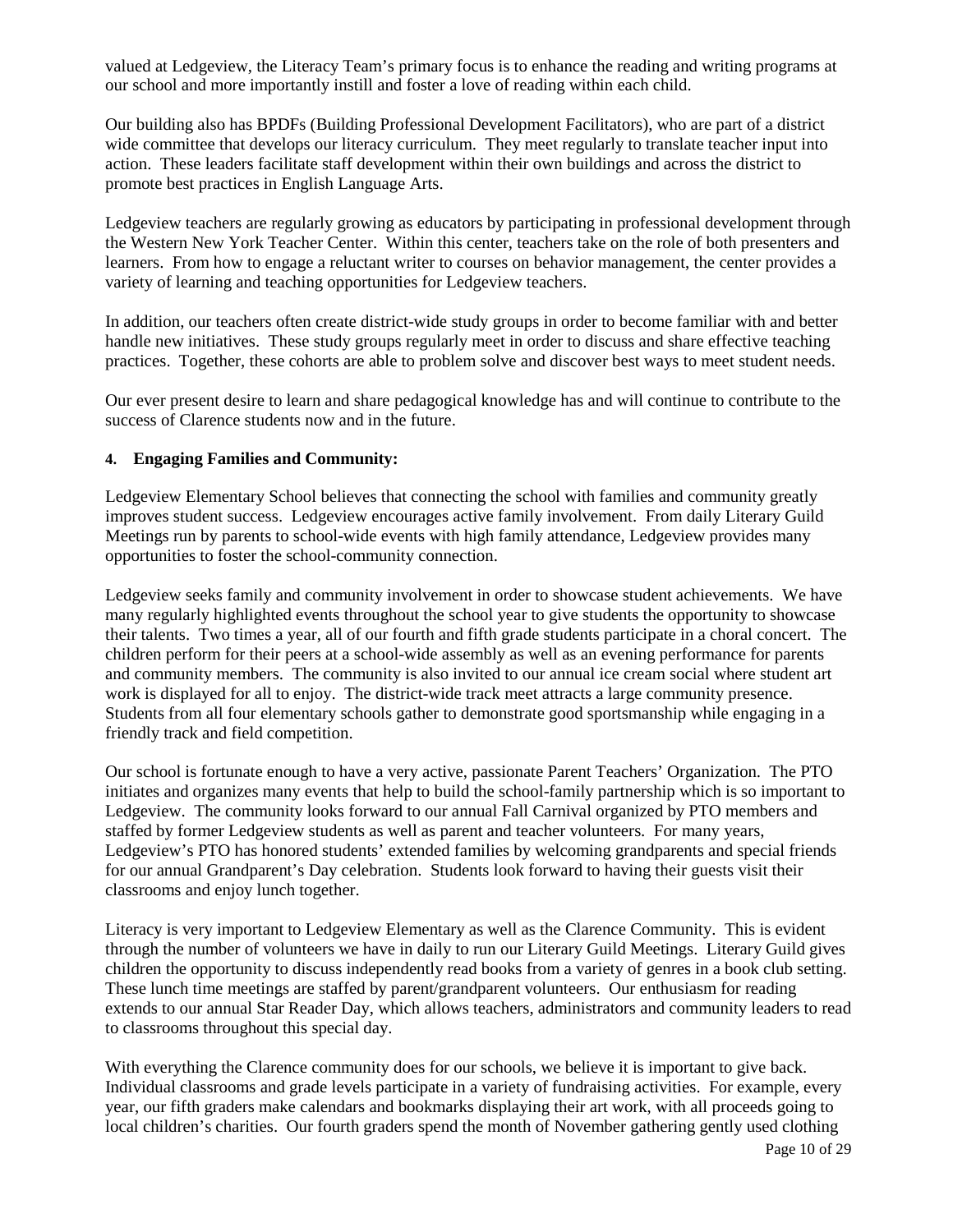for the less fortunate. In addition, we hold monthly food drives for the Clarence Food Pantry.

At Ledgeview, we have found that community and family involvement has a positive impact on our students. As a result, we will continue to ensure this connection stays strong.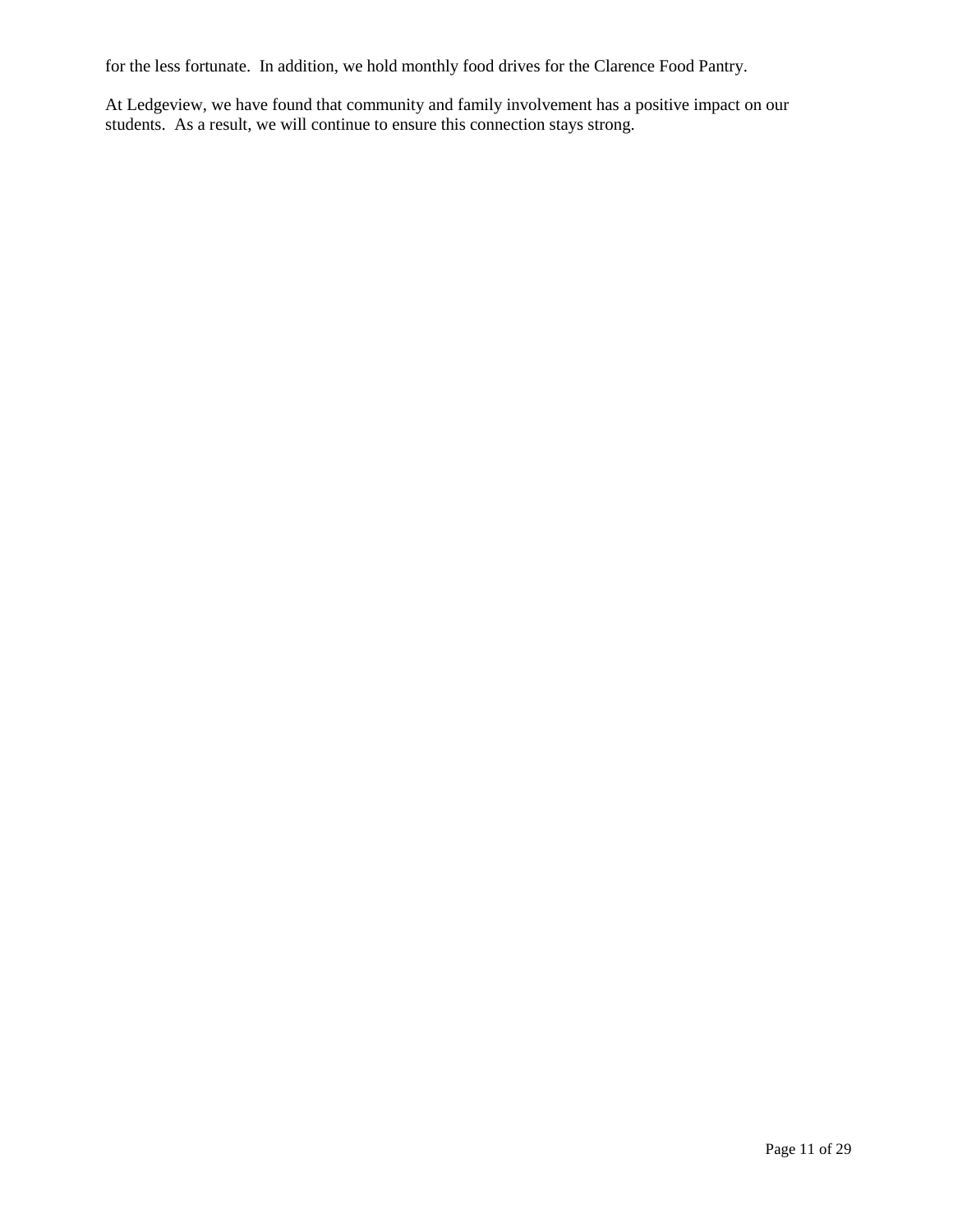### **1. Curriculum:**

Ledgeview's core curriculum is designed to provide students in grades K-5 with a strong foundation in mathematics, language arts, science, and social studies with specialized instruction in art, music, library, and physical education. This curriculum addresses the NYS Common Core Learning Standards, as well as the Clarence School District's curriculum.

The language arts program grows independent readers and writers through a "balanced literacy" approach using the Reader's and Writer's Workshop model of instruction. Literacy is at the heart of all that is taught at Ledgeview and is integrated in every curricular area. In Reader's Workshop students participate in minilessons, small group instruction, individual conferencing, independent practice and sharing of their learning and thinking. Word study, spelling and vocabulary development are important parts of the program. In Writer's Workshop teachers explore fiction and nonfiction genres. In addition, grammar and writing mechanics are embedded within the units of study.

In math students spend time developing concept knowledge through the use of manipulatives, collaborative group work and discussions. Deeper understanding of mathematical thinking is developed through explicit teaching, guided practice, modeling and problem solving in authentic situations. Students at all grade levels build computational fluency including efficiency, accuracy and flexibility in thinking by participating in sprints, timed tests, mental math and problem solving. Pearson's enVision Mathematics is our core program and provides technology-based support for instruction and resources for differentiation.

Science instruction is formed on an inquiry-based model. Students learn to conceptualize hypotheses and to test them through observation and hands-on manipulation. The ESP Science Kits are tools that assist with the instruction of science as well as teacher selected expository literature, teacher created materials and activities, and any available technology. Children's natural curiosity leads them to explore the world around them and to develop an understanding of their world. Field trips are taken including visits to the Buffalo Museum of Science, the Clarence Nature Center and to other local museums and places of interest to enhance classroom instruction.

Through social studies, students begin learning about themselves, gradually expanding their understanding of being a member of a family and school community. As students' progress in the primary grades the focus shifts beyond the school walls to rural, urban and suburban communities that surround them. In the upper grades, students develop an understanding of economics, geography, government, history and social and cultural differences. This is done through the study of their local history and government, as well as communities throughout the world. Primary and intermediate grades enhance their learning through visits to the farm, Amherst History Museum, the Lockport Locks, Gennesee Country Village Museum and the Buffalo Science Museum.

The art program is a discipline-based program, which focuses on art criticism, history, aesthetics and production. Students acquire an understanding of the language of art as they develop creative thinking skills, respond to works of art, and explore artistic media.

The vocal and general music program provides a comprehensive music education for Ledgeview students. The band and orchestra programs offer small group lesson and performance ensemble opportunities for students in grades 4 and 5.

Ledgeview has a school Building Team that focuses on community building and provides opportunities that help to make students well-rounded citizens. This year's theme has been focused on character traits which has included monthly assemblies, classroom activities and the selection of role model students. The Building Team continues to provide students with opportunities to grow socially and emotionally which enables them to be successful academically.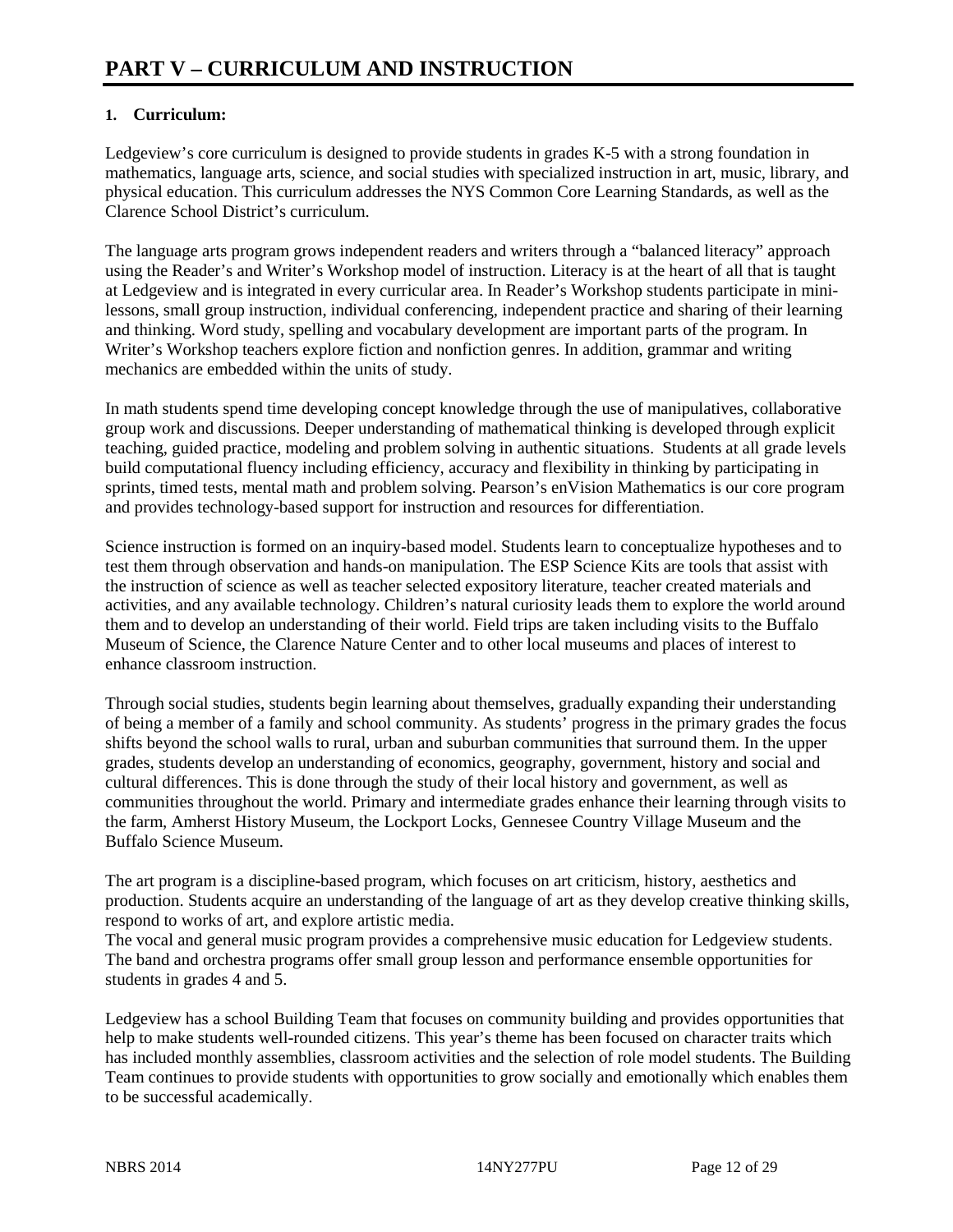Ledgeview continues to build its legacy helping students reach their potential by teaching the curriculum with fidelity, consistency and differentiation to meet the varying needs of our students.

### **2. Reading/English:**

The reading program at Ledgeview Elementary provides students in grades K-5 with a rich, well-rounded experience that is standards based and consistent with the Clarence School District's own curriculum. It is based on a balanced literacy approach and incorporates a variety of assessments to help inform instruction of students.

All K-5 teachers at Ledgeview follow the Reader's Workshop model using a balanced literacy framework. This model was chosen because the Clarence School District's mission has been to develop and inspire selfdetermined learners. Writing is incorporated on a daily basis. Students spend time responding to what they are reading, to deepen their comprehension.

Students acquire early reading skills beginning with a solid foundation in letter recognition, letter sound acquisition and phonemic awareness. Word study is used to teach spelling and decoding. A solid sight word vocabulary begins to be built right from Kindergarten. Students are exposed to a wide range of genres, varied text structures and a consistent base of strategy language. Students progress from retelling to summarizing and synthesizing text. They also learn how to employ close reading strategies and are required to use text-based evidence when discussing or writing about their reading.

Ledgeview has school-wide reading assessments to help ensure that students are growing and reaching their potential. Ledgeview uses the STAR Early Literacy reading test, along with The Fountas and Pinnell Leveled Benchmark reading assessment, to assess the students' individual reading levels. In addition, teachers use running records and keep anecdotal records on a daily basis as well.

Ledgeview has a remedial reading program that services students reading below grade level. The number of days and minutes of instruction vary by need. This gives students an opportunity to work with a certified reading specialist to target their areas of need. The reading specialist uses progress monitoring to track student progress and to alter services accordingly. There is also a daily RTI period, Response to Intervention, for each grade level. At this time, students reading skills are remediated, maintained and/or enhanced.

Ledgeview is a unique place in that it is evident to anyone who walks into the school how heavily valued literacy is. The school has implemented a Literary Guild Program for grades 2-5. This is an at home reading program in which students read from a variety of genres. Each grade level has expectations for nightly reading. There are school-wide celebrations of reading such as reading buddies, DEAR time, Star Readers, Book Swaps, Book Fairs and a Summer Reading Program. All of these go a long way in promoting a love of reading for Ledgeview students.

### **3. Mathematics:**

The understanding of mathematics is one of the key components to a child's elementary success. Here at Ledgeview we take pride in our mathematics program offered at each grade level. Our current program and curriculum coincides with the New York State Common Core Learning Standards, providing our students a strong foundation, critical thinking skills, and conceptual understanding of math topics. Ledgeview Elementary School continuously encourages and builds support on fluency skills. Student progress is monitored three times a year setting high, but attainable goals. Teachers have built in fluency activities within their lessons to ensure success throughout the year. Some fluency activities include sprints, number bonds, mental math strategies, and skip counting.

Ledgeview primary teachers develop math foundations for future learning. Hands-on learning is incorporated into a problem solving approach. Students are engaged in activities that allow them to think mathematically, therefore, building their conceptual knowledge and fluency. Development of math concepts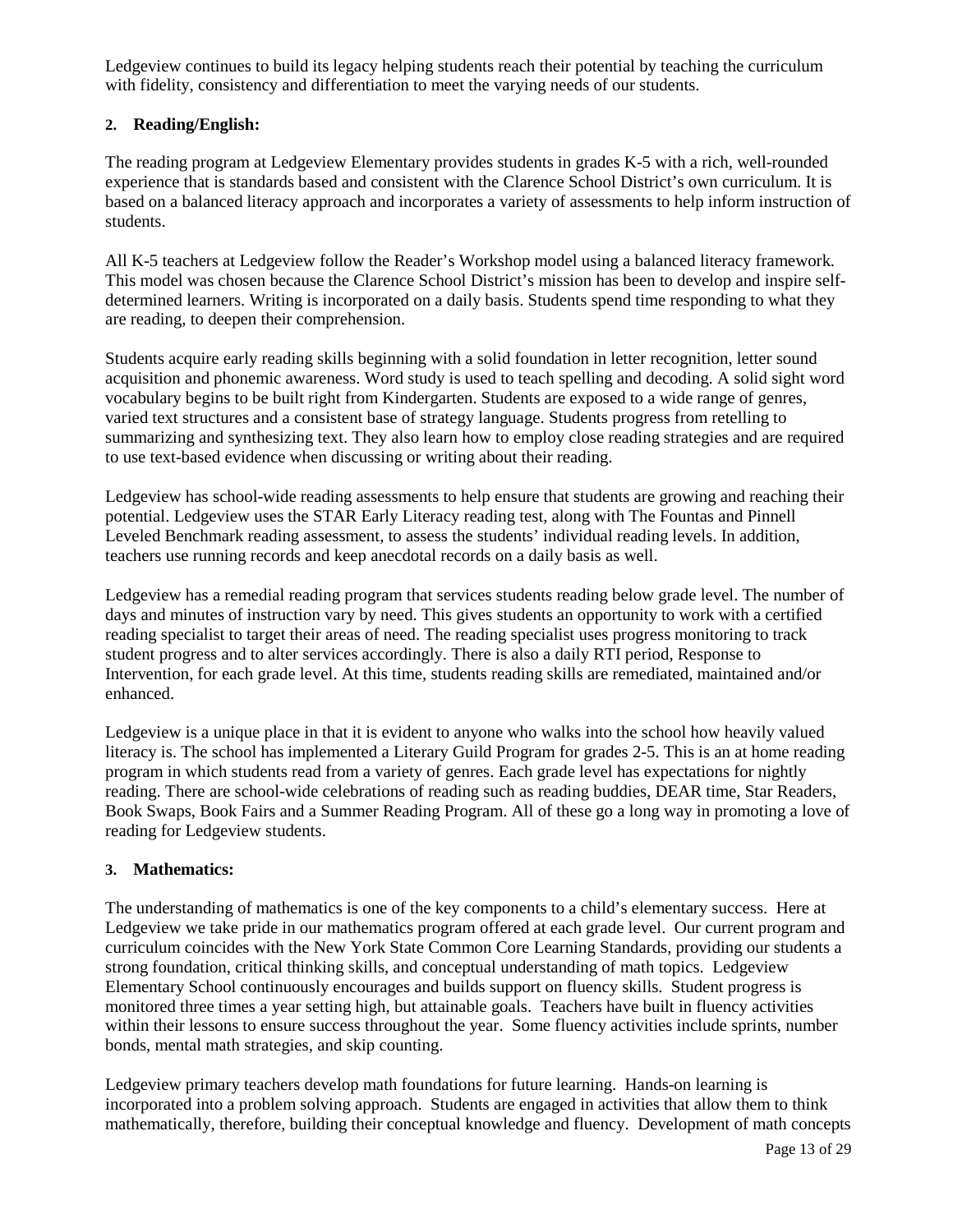is evident through the students' ability to communicate through the use of drawings, conversations, and modeling of manipulatives.

Problem solving and the ability to communicate math strategies is a vital part of our intermediate program. At the intermediate level, students build on their foundation and develop conceptual knowledge by demonstrating deep understanding of math concepts. Through models and math discussions, students demonstrate their understanding verbally and orally. The use of the Pearson enVision Math Program, Common Core Modules, technology and creative teacher interaction assist us in developing positive learning experiences for our students.

Ledgeview also provides a remediation and enrichment block to meet the needs of all students. Instructors consist of various Ledgeview staff members including our special education teachers, special area teachers, teacher aides, classroom teachers, and administration who are available. These teachers reinforce math concepts as well as enrich students who possess excellent math skills. FASTTMATH, the use of creative games and manipulatives, computer applications, as well as online games are some of the resources used to meet student needs.

Ledgeview Elementary's strong math program and teacher dedication provide learning opportunities for all students. Ledgeview's goal is to provide our students with the lifelong skills they will need to be successful in their future. Our positive approach, flexibility, parent involvement, and connection to real life experiences make our math program and students successful.

#### **4. Additional Curriculum Area:**

The physical education program at Ledgeview provides a dynamic learning environment for developing movement patterns and skill sets needed later for participating in sports.

For primary students, the curriculum focuses on developing locomotor skills and sports-related manipulative skills. Units include tumbling and gymnastics, sports lead-up activities, cooperative games, rhythm and dance, movement exploration, and low-organized games.

Progress reports for primary grades communicate physical skill and social skill development. Rubric-based scores of 1-4 are assigned for individual performance of skills mentioned above and for personal behaviors. Scores for first and second grade are recorded longitudinally. Students with scores of 1 or 2 receive differentiated instruction.

The curriculum for intermediate students includes instruction in modified sports, physical fitness, tumbling and gymnastics, rhythm and dance. Students also learn Brain Gym activities, rope skipping, juggling, and sport stacking. Innovative games such as Quidditch and team building activities are taught. Student performance in intermediate grades is authentically assessed and reported longitudinally for skillrelated and fitness-related activities. Twice a year, teachers meet with each child to discuss individual performance and to set personal goals for the next academic year. Differences in genetics, gender, effort, family lifestyle choices, and how these affect performance are discussed.

Students receive 120 minutes of instruction and activity, which satisfies the New York State Education Department (NYSED) mandate for physical education. The curriculum has been recently updated to be fully compliant with NYSED's Annual Professional Performance Review regulations. Student Learning Objectives (SLOs) for Grades K-2 for the State Assessment (Growth) are based on 80% of students improving locomotor and manipulative skills from pretest to posttest. SLOs for the Local Assessment (Achievement) are based on 80% of students achieving established composite scores.

For Grades 3, 4, and 5, SLOs for the State Assessment (Growth) are based on 80% of students improving 4 laps in the PACER Test from pretest to posttest. SLOs for the Local Assessment (Achievement) are based on 80% of students scoring in or above Healthy Fitness Zones established for the FitnessGram by the Cooper Aerobics Institute.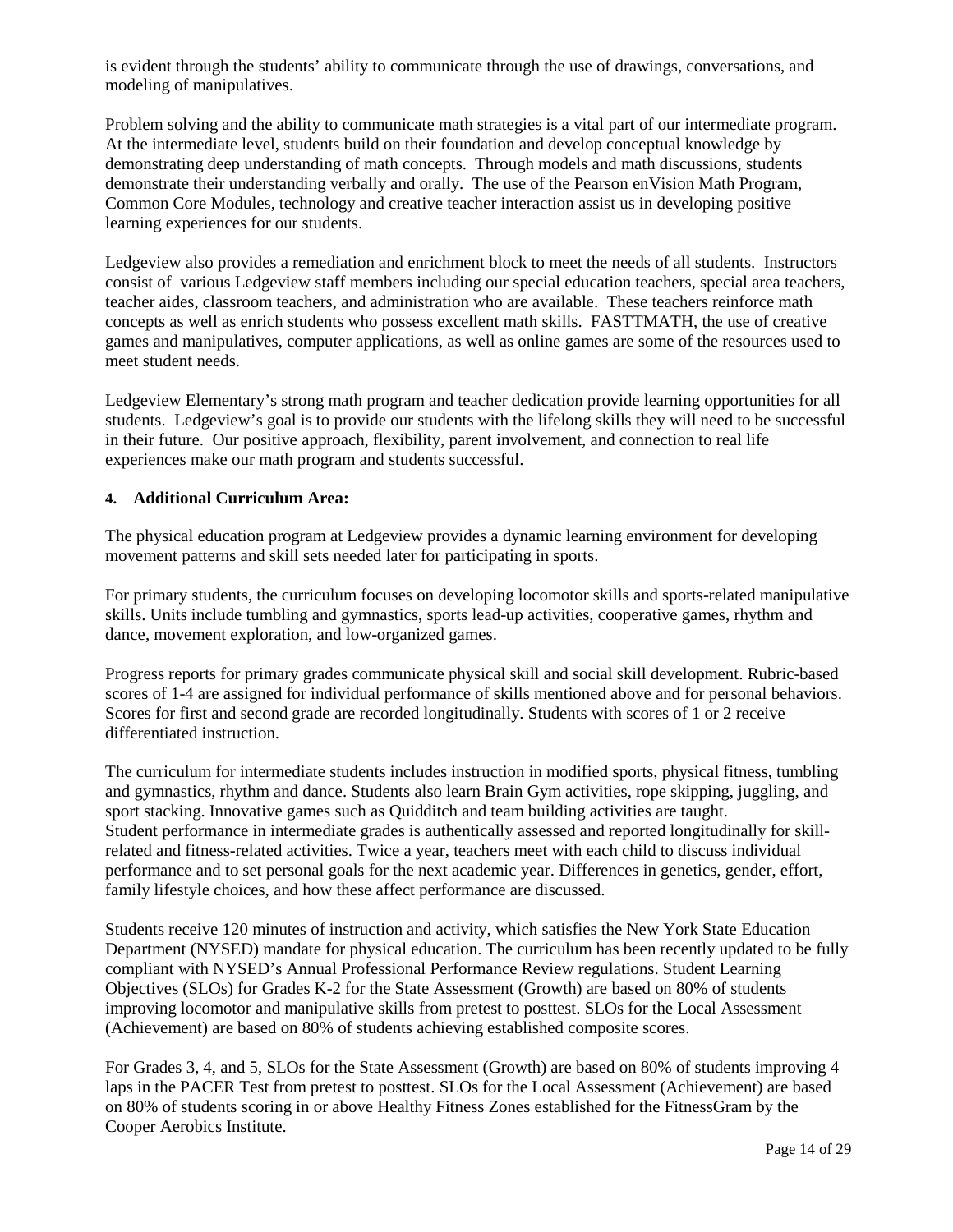The curriculum provides a solid foundation for further physical, cognitive, and social development. The overall objective is to develop life-long learners who engage in regular physical activity and who lead healthy, productive lives.

Ledgeview was a National Blue Ribbon School in 2008. The Blue Ribbon Committee solicited proposals to present at the Awards Ceremony in Washington, D.C. Mr. Grabowski's presentation "Success for Each Child—Tracking Individual Student Performance and Personal Goals in Elementary Physical Education" was one of only 15 accepted nationwide.

### **5. Instructional Methods:**

Ledgeview's teachers believe that student learning is significantly influenced by the instructional methods that are implemented in the classroom. A wide variety of highly effective instructional methods are employed in Ledgeview classrooms, based on the diverse needs of our students, to ensure the highest level of student achievement. Through modeling, discussions, and problem-based instruction, our students develop independence and a sense of ownership in their learning. Ledgeview teachers utilize a team-based approach to determine the most appropriate instructional methods for individual students. Students are sorted into flexible groups, with rotation of students based on their needs, to maximize the efficiency of teaching and learning.

Ledgeview's instructional programs are evaluated and closely monitored throughout the year. Our methods include:

- Student Reading Inventory
- STAR Reading Assessments
- Fountas and Pinnell Reading Assessment
- Individualized reading and writing conferences
- Small reading and math groups
- Groupings based on interest, level, and input from students
- Guided reading
- Discussions/observations
- Implementation of ELA and Math Common Core Modules
- Pretesting

Ledgeview teachers engage their students in small group work as well as whole group instruction. Teachers utilize the Reader's and Writer's Workshop models allowing for teacher-directed mini-lessons, guided and independent practice. As an example of our differentiation of students, we group higher-level readers to provide a five-week instructional block for vocabulary building. Students in this group were provided with vocabulary words that are frequently employed in the Scholastic Aptitude Test (SAT), and the students were allowed to direct their learning sessions by working with their peers. Cartoons were introduced to help students to define challenging words, and websites were employed to provide audiovisual reinforcement of pronunciation and usage. Students were able to work independently and collaboratively.

Another example of differentiated instruction is the use of leveled texts. Teacher refers to a host of resources, including: ReadWorks.org, Newsela.org, and Learning A-Z to help to identify literary works for each student, based on their reading level. Students who need remediation during our regular reading class are provided print that matches their reading ability.

Ledgeview teachers are highly committed to helping our students become lifelong learners. Our goal is to help students learn at their level while closely monitoring each child to ensure growth in all academic areas.

#### **6. Professional Development:**

Throughout the years, the Clarence Central School District has been at the forefront of professional development opportunities, accessing both internal and external resources, allowing teachers to fully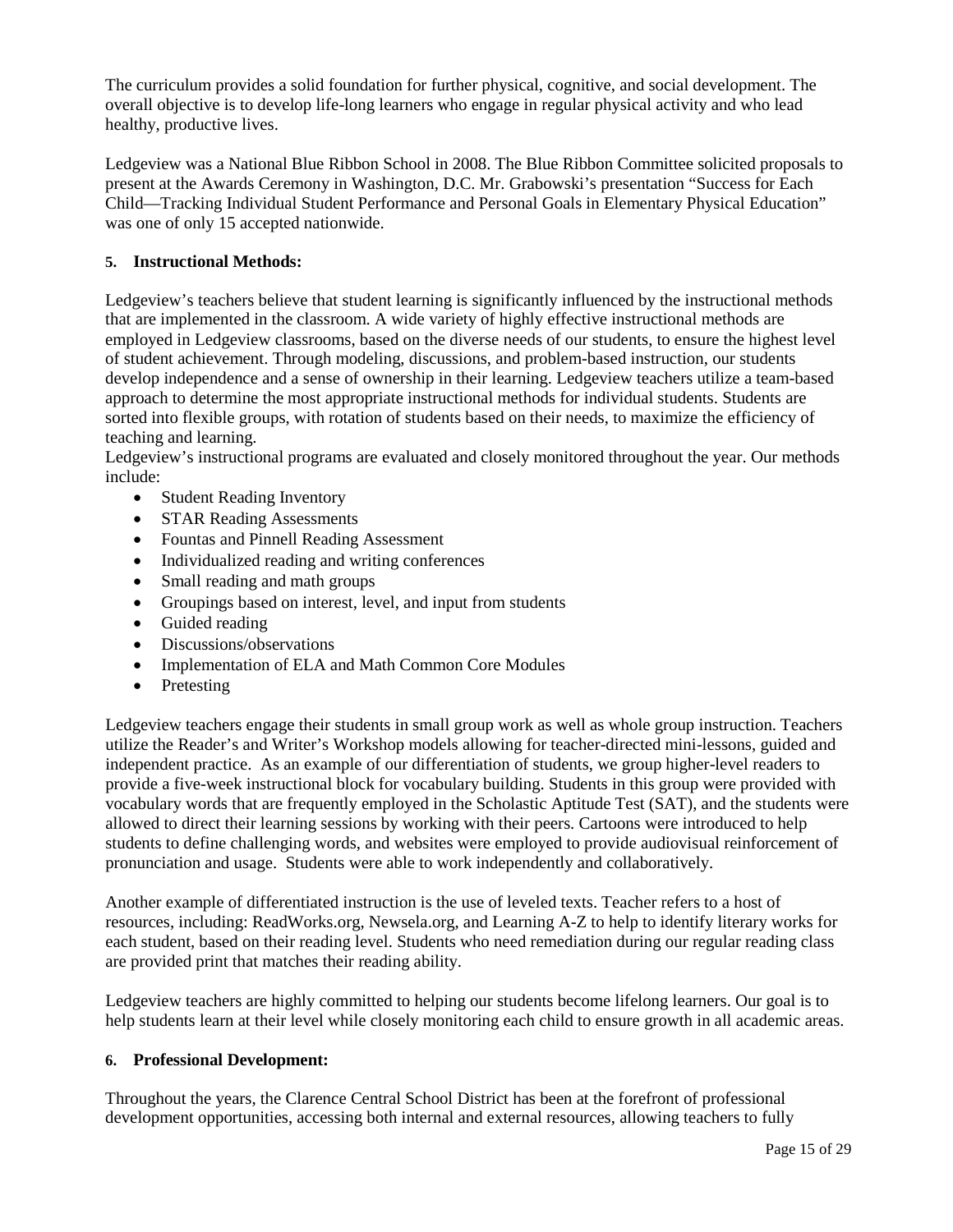maximize their individual and collective teaching potential. Now more than ever, it is imperative that instructors have comprehensive training in the rapidly changing educational realm.

Involvement in the BOCES Consortium has been instrumental in the analysis of student assessment data, driving instruction in critical Common Core standard areas. In addition, inviting BOCES experts to our district has increased our teachers' understanding of math fluency activities, such as math sprints, and math methodologies, such as number bonds. A partnership with the University of Buffalo reading department greatly enhanced our working knowledge of guided reading and offered many practical applications of guided reading within the context of the New York State English Language Arts Standards.

Many teachers have attended training sessions or conferences which have heightened faculty awareness and promoted students' physical and emotional development. Physical education instruction for students has been directly impacted by teacher attendance at the NYS AHPERD (New York State Association for Health, Physical Education, Recreation, and Dance) conference. In addition, T.C.I. (Therapeutic Crisis Intervention) training has offered critical responses to traumatic or crisis situations. Social skill training for those working with students who have autism or those who are on the autistic spectrum was delivered through S.A.S. (Secret Agent Society) training.

In addition, teachers at Ledgeview Elementary receive high quality professional development from frequent collaboration, communication, and reflection upon best practices within grade level meetings. Vertical grade level meetings occur to ensure consistency of language and cohesion of program. After-school study groups facilitated by Clarence faculty have provided a comfortable setting for teachers to explore the successful implementation of New York State modules and guided reading. These district-wide meetings have focused on producing lesson supplements and technology applications.

Internal training of teachers by colleagues has augmented the district's level of expertise in the English Language Arts and Math Common Core Standards and modules. Teacher leaders meet regularly on both the English Language Arts Committee and Math Slice Committee, to facilitate instructional decisions for the Clarence Central School District. The teachers (who represent all four of the elementary buildings) meet, review trending information from sources such as engageNY and our superintendent's website, consume and discuss professional journal articles, and create and deliver professional development for the faculty.

In closing, the Clarence Central School District is fortunate to behold innumerable internal and external professional development resources and experiences.

### **7. School Leadership**

Ledgeview Elementary's leadership philosophy is one of collaboration and mutual respect. Our principal displays leadership qualities that put people first, both adults and children. This philosophy is further displayed with our building level leadership teams. A variety of teams and committees meet on a regular basis to analyze data and discuss instructional methods and materials to best instruct children to help them be successful.

Our principal facilitates many building level leadership teams. The teams include grade level representatives as well as special education teachers and speech providers. Our Building Team plans a theme-based approach to support a positive and healthy learning environment. The theme is presented at the beginning of each year and is reinforced daily. We celebrated Ledgeview's 50th birthday which led to a character development theme of leaving a "Ledgeview Legacy". Every month a character trait is taught, reinforced and celebrated. A local community group leads monthly assemblies. One child from each class that exhibited that month's trait is recognized. Some of the character traits include obedience, honor, wisdom, and knowledge.

Ledgeview's Literacy Team focuses on two main goals each year. The first goal is fostering a love of reading. We have many building-wide activities including monthly school wide D.E.A.R. time, a book exchange, guest readers and a summer reading program. In addition, all outgoing fifth graders leave a book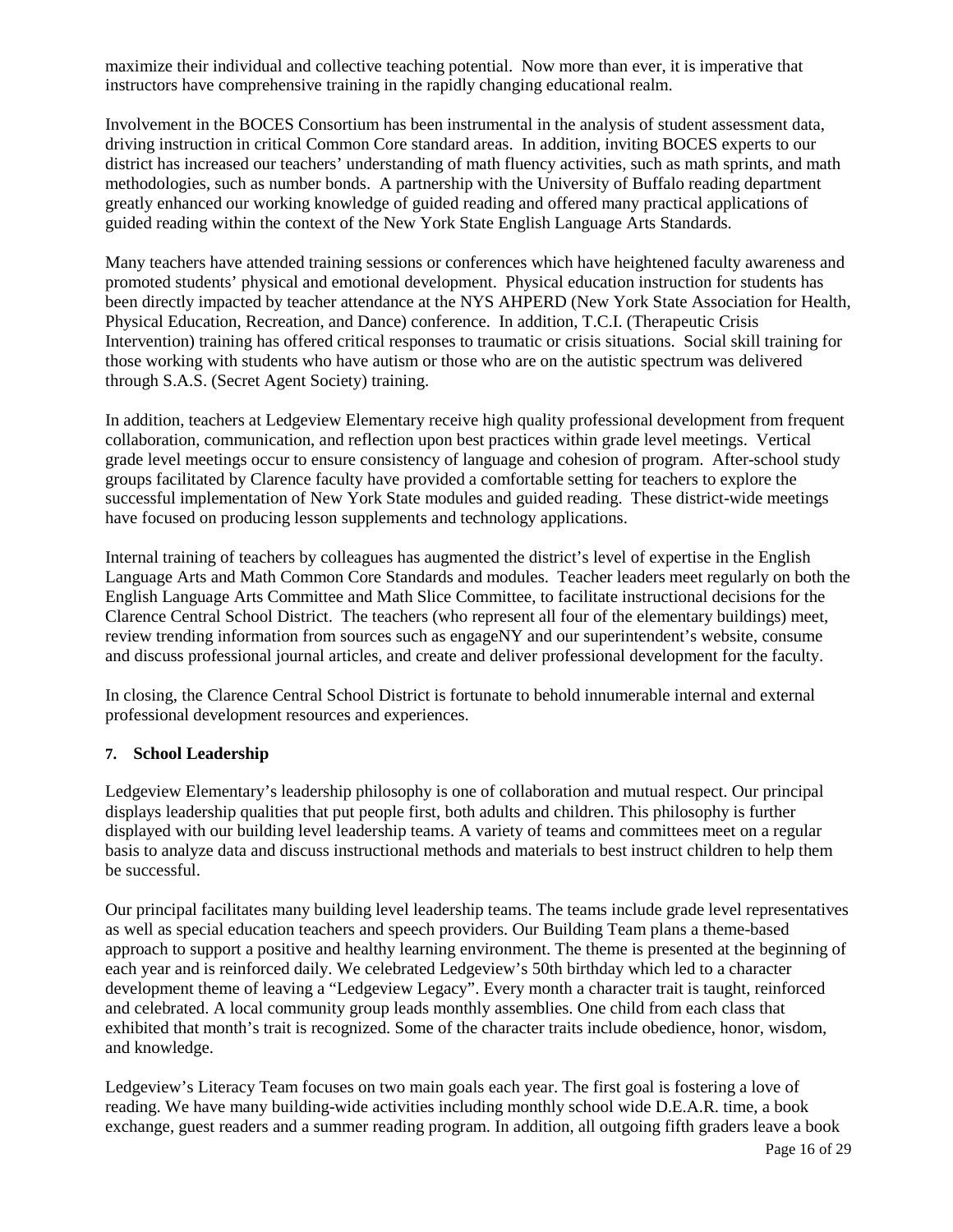for an incoming kindergartener to spark a love of reading. The second goal of the Literacy Team is to support teachers in reading and writing instruction. This support includes helping teachers with new curriculum, planning, gathering materials, assessing, and data analysis.

The Inquiry Team analyzes and discusses data related to math progress and achievement. Strategies and materials for student growth and success are discussed and shared. Similarly, the RtI teams review a variety of data and plan interventions and instruction to support all students.

Ledgeview also has representatives that serve on a district-wide Building Professional Staff Development committee. This group meets to discuss research and effective instructional practices. We also have representatives on district-wide curriculum committees who develop curriculum in all subject areas for each grade level. These individuals are responsible for presenting the information and supporting teachers. It is an ongoing process due to the Common Core Curriculum and the high standards of the Clarence School District.

Ledgeview is a community of professional leaders working together for the success of all of its students.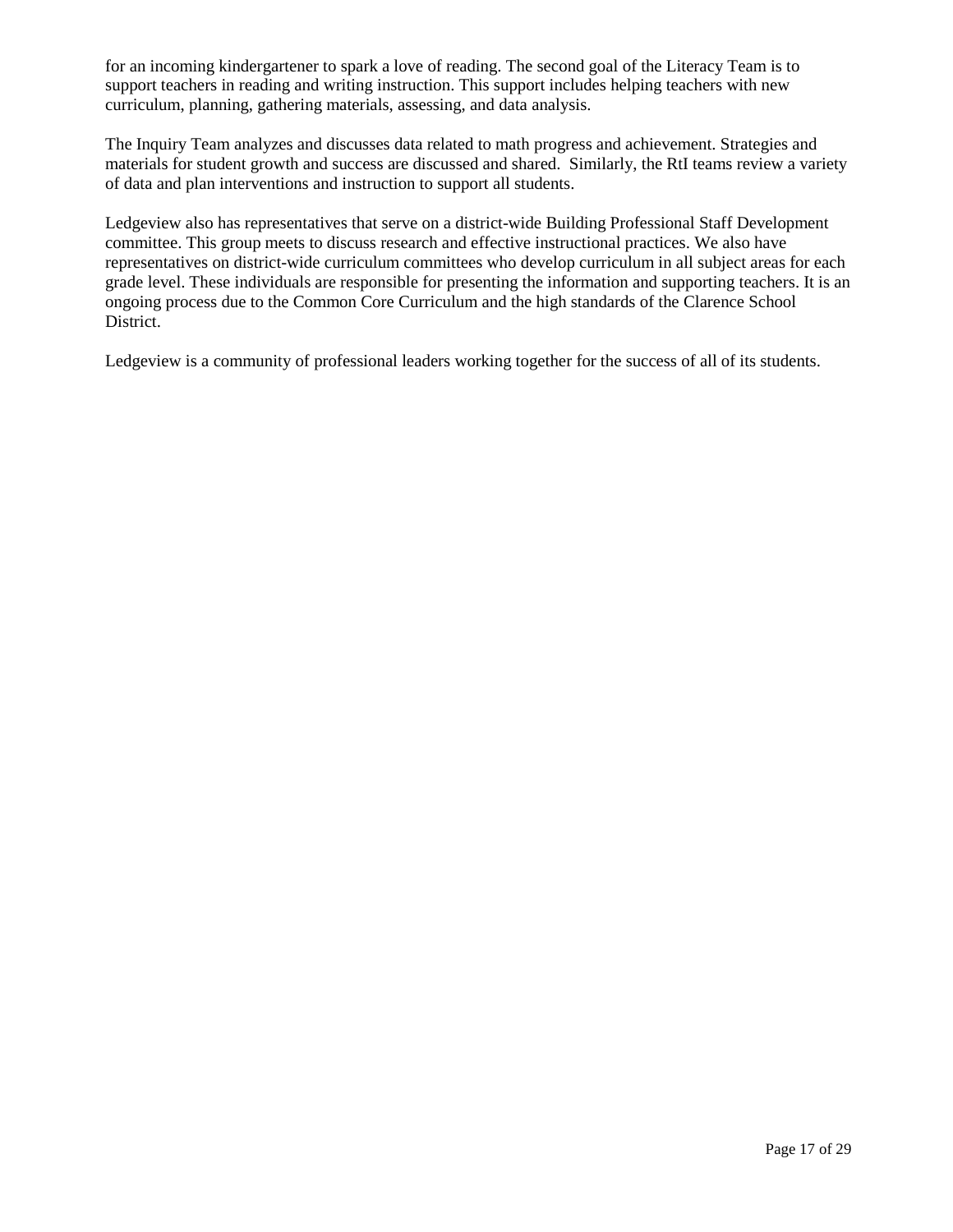**Subject:** Math **Test:** New York State Assessment **All Students Tested/Grade:** 3 **Edition/Publication Year:** 2013 **Publisher:** Pearson (2012-2013); CTB McGraw-Hill (2008- 2011)

School Year 2012-2013 2011-2012 2010-2011 2009-2010 2008-2009 Testing month  $\begin{array}{|c|c|c|c|c|c|c|c|c|} \hline \end{array}$  Apr  $\begin{array}{|c|c|c|c|c|c|c|c|c|} \hline \end{array}$  Apr  $\begin{array}{|c|c|c|c|c|c|c|c|} \hline \end{array}$ **SCHOOL SCORES\*** % Level 3 plus % Level 4 76 91 90 81 99 % Level 4 38 29 33 46 46 Number of students tested 93 91 90 111 102 Percent of total students tested  $\begin{bmatrix} 100 \\ 100 \end{bmatrix}$  100 100 100 100 Number of students tested with alternative assessment  $0 \qquad \qquad 0 \qquad \qquad 0 \qquad \qquad 0$ % of students tested with alternative assessment  $0 \qquad \qquad 0 \qquad \qquad 0 \qquad \qquad 0$ **SUBGROUP SCORES 1. Free and Reduced-Price Meals/Socio-Economic/ Disadvantaged Students** % Level 3 plus % Level 4 % Level 4 Number of students tested **2. Students receiving Special Education** % Level 3 plus % Level 4 % Level 4 Number of students tested **3. English Language Learner Students** % Level 3 plus % Level 4 % Level 4 Number of students tested **4. Hispanic or Latino Students** % Level 3 plus % Level 4 % Level 4 Number of students tested **5. African- American Students** % Level 3 plus % Level 4 % Level 4 Number of students tested **6. Asian Students** % Level 3 plus % Level 4 % Level 4 Number of students tested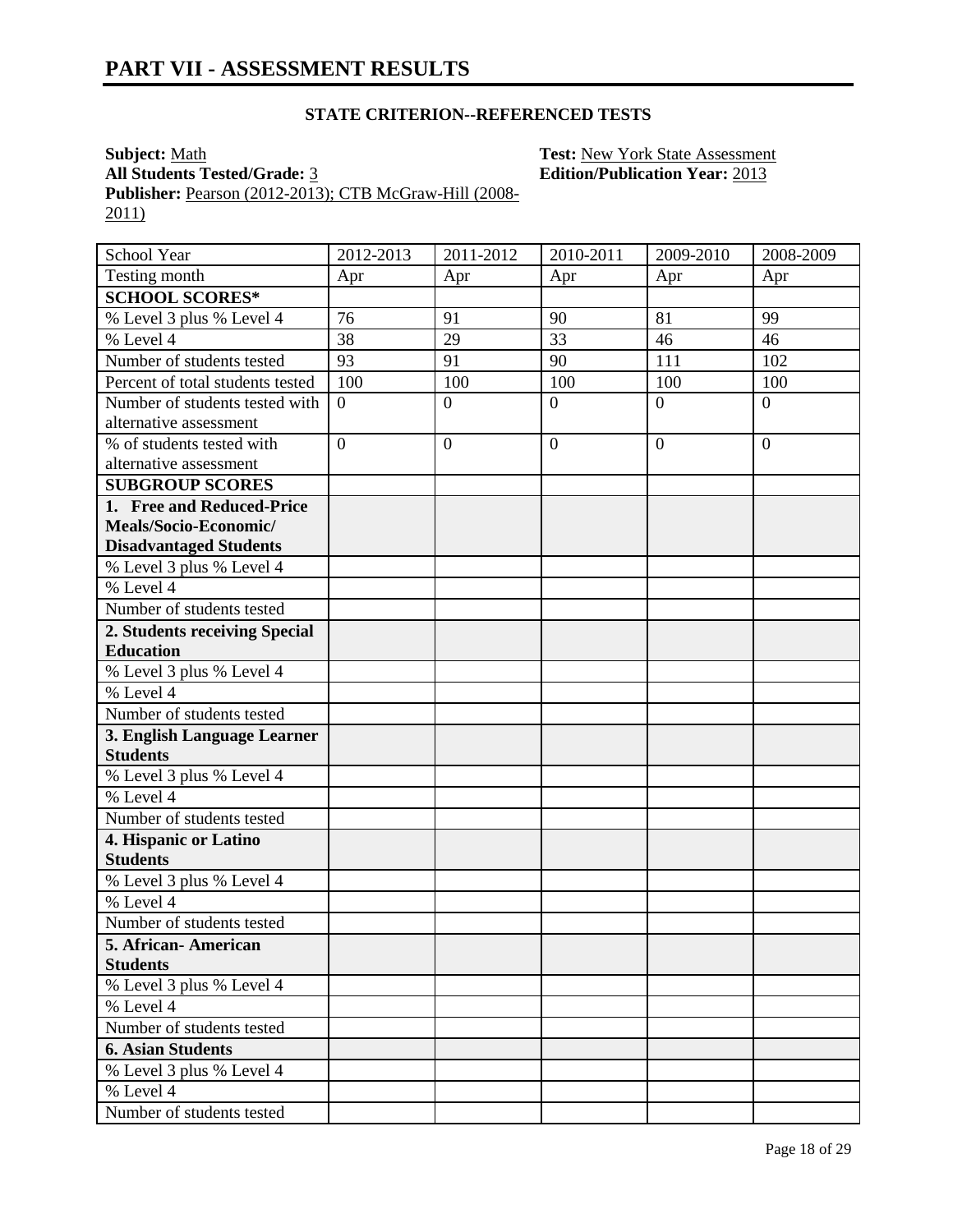| 7. American Indian or            |    |    |    |     |    |
|----------------------------------|----|----|----|-----|----|
| <b>Alaska Native Students</b>    |    |    |    |     |    |
| % Level 3 plus % Level 4         |    |    |    |     |    |
| % Level 4                        |    |    |    |     |    |
| Number of students tested        |    |    |    |     |    |
| 8. Native Hawaiian or other      |    |    |    |     |    |
| <b>Pacific Islander Students</b> |    |    |    |     |    |
| % Level 3 plus % Level 4         |    |    |    |     |    |
| % Level 4                        |    |    |    |     |    |
| Number of students tested        |    |    |    |     |    |
| 9. White Students                |    |    |    |     |    |
| % Level 3 plus % Level 4         | 76 | 91 | 90 | 80  | 99 |
| % Level 4                        | 37 | 27 | 34 | 45  | 45 |
| Number of students tested        | 83 | 81 | 83 | 101 | 95 |
| 10. Two or More Races            |    |    |    |     |    |
| identified Students              |    |    |    |     |    |
| % Level 3 plus % Level 4         |    |    |    |     |    |
| % Level $4$                      |    |    |    |     |    |
| Number of students tested        |    |    |    |     |    |
| 11. Other 1: Other 1             |    |    |    |     |    |
| % Level 3 plus % Level 4         |    |    |    |     |    |
| % Level 4                        |    |    |    |     |    |
| Number of students tested        |    |    |    |     |    |
| 12. Other 2: Other 2             |    |    |    |     |    |
| % Level 3 plus % Level 4         |    |    |    |     |    |
| % Level 4                        |    |    |    |     |    |
| Number of students tested        |    |    |    |     |    |
| 13. Other 3: Other 3             |    |    |    |     |    |
| % Level 3 plus % Level 4         |    |    |    |     |    |
| % Level 4                        |    |    |    |     |    |
| Number of students tested        |    |    |    |     |    |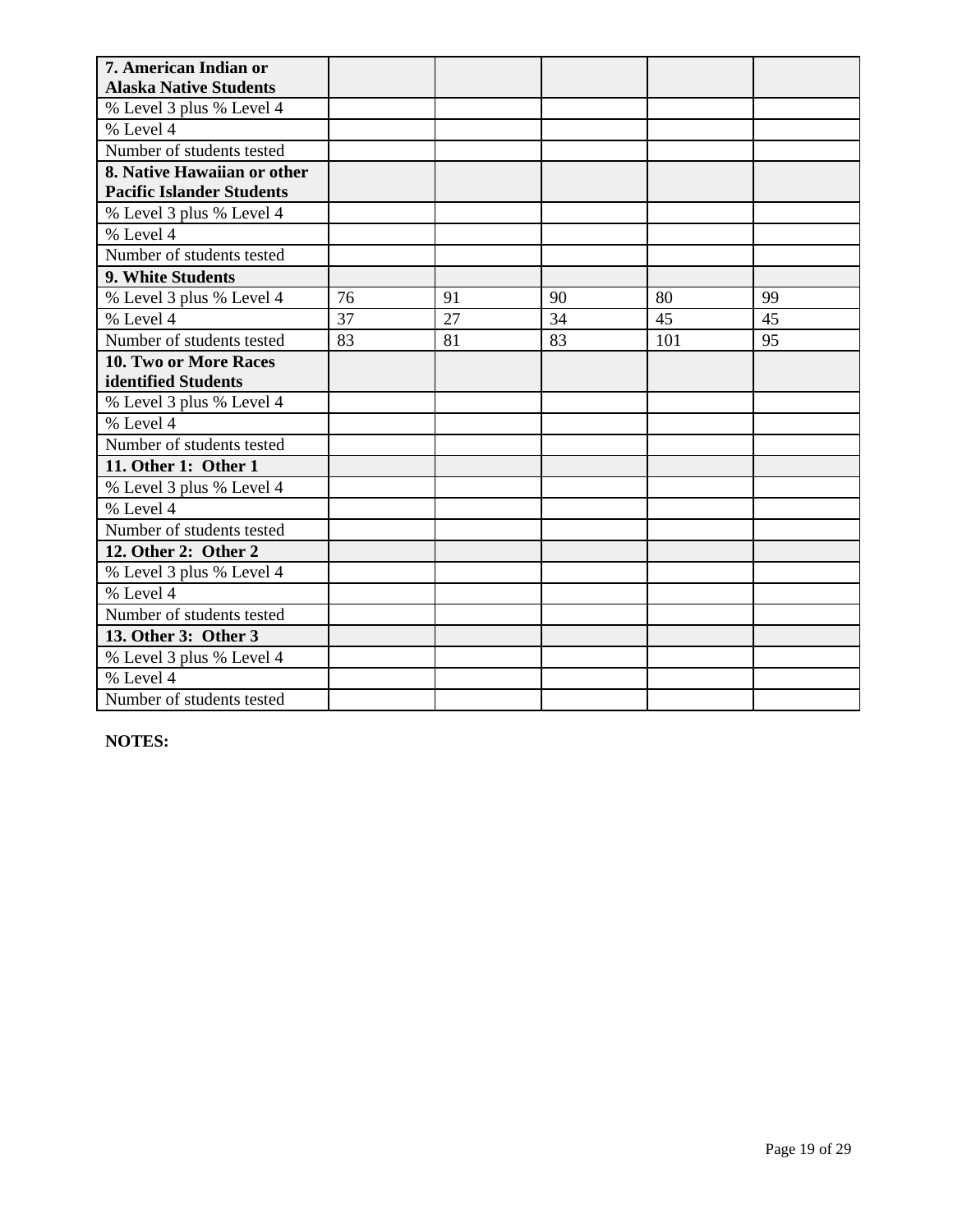**Subject:** Math **Test:** New York State Assessment **All Students Tested/Grade:** 4 **Edition/Publication Year:** 2013 **Publisher:** Pearson (2012-2013); CTB McGraw-Hill (2008- 2011)

School Year 2012-2013 2011-2012 2010-2011 2009-2010 2008-2009 Testing month Apr Apr Apr Apr Apr **SCHOOL SCORES\*** % Level 3 plus % Level 4 80 97 94 92 100 % Level 4 46 65 68 57 57 Number of students tested 96 95 115 102 110 Percent of total students tested  $\begin{bmatrix} 100 \\ 100 \end{bmatrix}$  100 100 100 100 Number of students tested with alternative assessment  $0 \qquad \qquad 0 \qquad \qquad 0 \qquad \qquad 0$ % of students tested with alternative assessment  $0 \qquad \qquad 0 \qquad \qquad 0 \qquad \qquad 0$ **SUBGROUP SCORES 1. Free and Reduced-Price Meals/Socio-Economic/ Disadvantaged Students** % Level 3 plus % Level 4 % Level 4 Number of students tested **2. Students receiving Special Education** % Level 3 plus % Level 4 % Level 4 Number of students tested **3. English Language Learner Students** % Level 3 plus % Level 4 % Level 4 Number of students tested **4. Hispanic or Latino Students** % Level 3 plus % Level 4 % Level 4 Number of students tested **5. African- American Students** % Level 3 plus % Level 4 % Level 4 Number of students tested **6. Asian Students** % Level 3 plus % Level 4 % Level 4 Number of students tested **7. American Indian or Alaska Native Students** % Level 3 plus % Level 4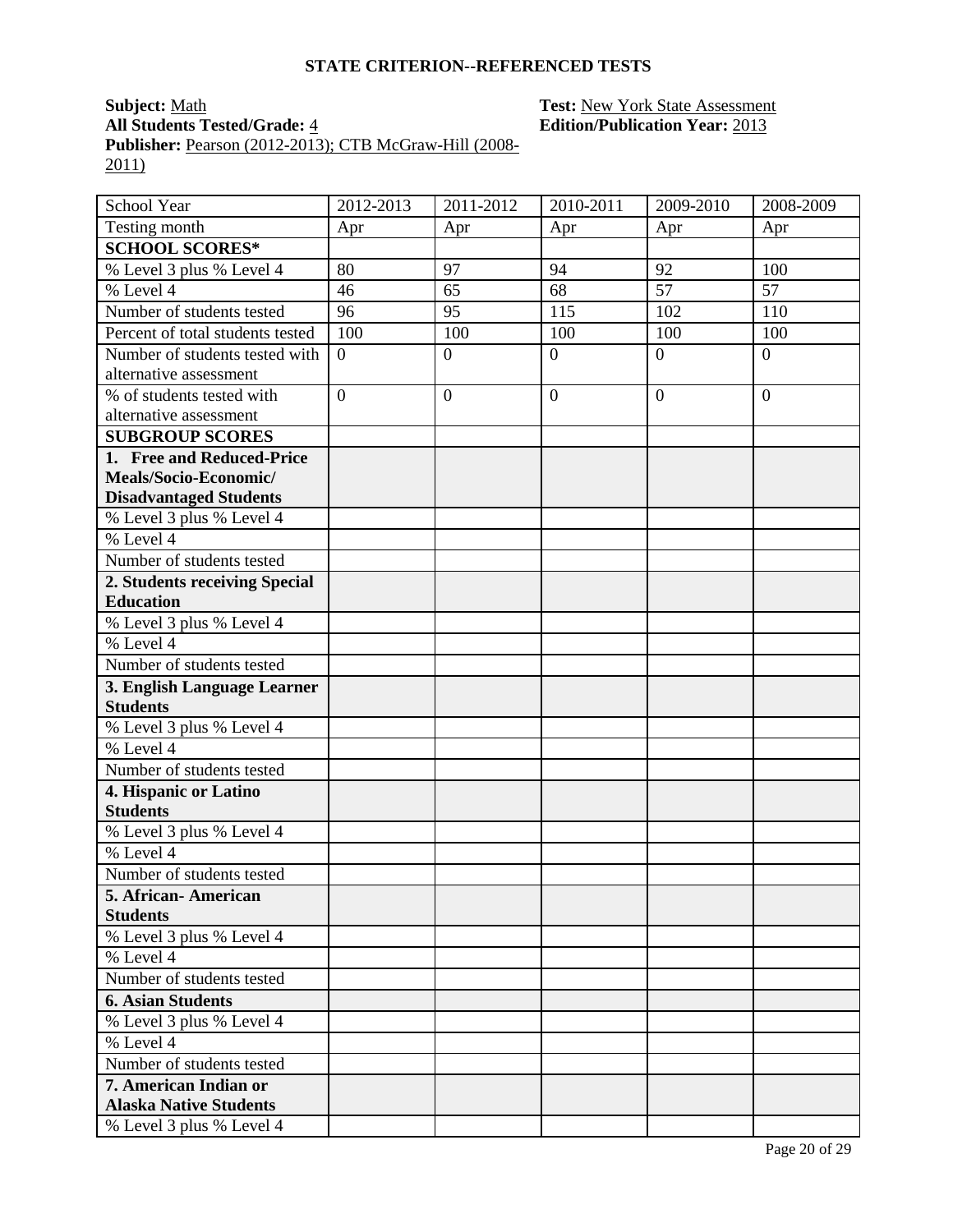| % Level 4                        |    |    |     |    |     |
|----------------------------------|----|----|-----|----|-----|
| Number of students tested        |    |    |     |    |     |
| 8. Native Hawaiian or other      |    |    |     |    |     |
| <b>Pacific Islander Students</b> |    |    |     |    |     |
| % Level 3 plus % Level 4         |    |    |     |    |     |
| % Level 4                        |    |    |     |    |     |
| Number of students tested        |    |    |     |    |     |
| 9. White Students                |    |    |     |    |     |
| % Level 3 plus % Level 4         | 80 | 97 | 94  | 94 | 100 |
| % Level 4                        | 45 | 67 | 67  | 57 | 59  |
| Number of students tested        | 87 | 87 | 104 | 96 | 104 |
| 10. Two or More Races            |    |    |     |    |     |
| identified Students              |    |    |     |    |     |
| % Level 3 plus % Level 4         |    |    |     |    |     |
| % Level 4                        |    |    |     |    |     |
| Number of students tested        |    |    |     |    |     |
| 11. Other 1: Other 1             |    |    |     |    |     |
| % Level 3 plus % Level 4         |    |    |     |    |     |
| % Level 4                        |    |    |     |    |     |
| Number of students tested        |    |    |     |    |     |
| 12. Other 2: Other 2             |    |    |     |    |     |
| % Level 3 plus % Level 4         |    |    |     |    |     |
| % Level 4                        |    |    |     |    |     |
| Number of students tested        |    |    |     |    |     |
| 13. Other 3: Other 3             |    |    |     |    |     |
| % Level 3 plus % Level 4         |    |    |     |    |     |
| % Level 4                        |    |    |     |    |     |
| Number of students tested        |    |    |     |    |     |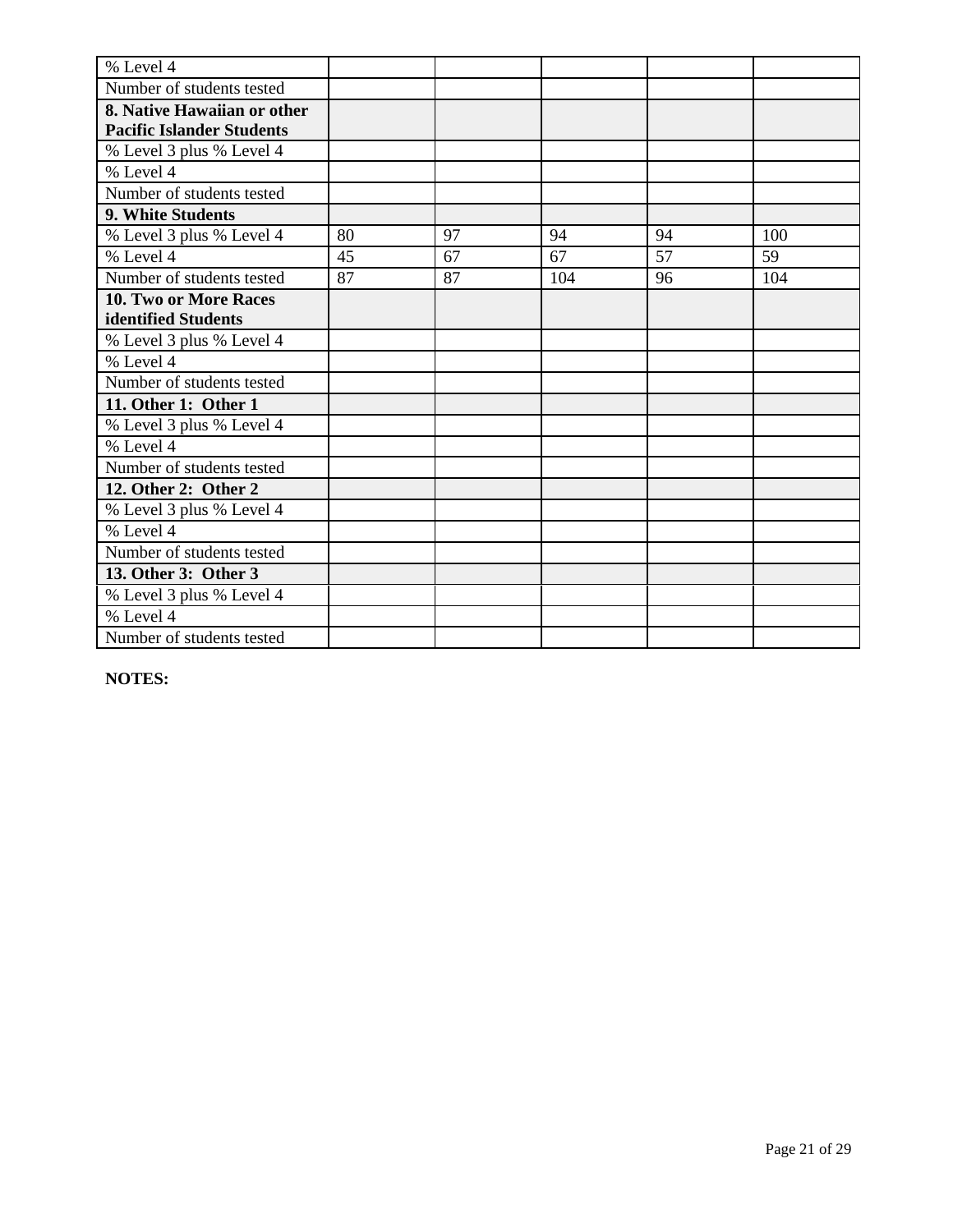# **Subject:** <u>Math **Test:** New York State Assessment</u><br> **All Students Tested/Grade:** 5 **Test: Edition/Publication Year:** 2013 **All Students Tested/Grade:** 5 **Edition/Publication Year:** 2013

**Publisher:** Pearson (2012-2013); CTB McGraw-Hill (2008- 2011)

| School Year                                    | 2012-2013      | 2011-2012        | 2010-2011      | 2009-2010        | 2008-2009        |
|------------------------------------------------|----------------|------------------|----------------|------------------|------------------|
| Testing month                                  | Apr            | Apr              | Apr            | Apr              | Apr              |
| <b>SCHOOL SCORES*</b>                          |                |                  |                |                  |                  |
| % Level 3 plus % Level 4                       | 57             | 92               | 92             | 95               | 97               |
| % Level 4                                      | 14             | 62               | 55             | 55               | 29               |
| Number of students tested                      | 99             | 115              | 102            | 110              | 111              |
| Percent of total students tested               | 99             | 100              | 100            | 100              | 100              |
| Number of students tested with                 | $\overline{0}$ | $\boldsymbol{0}$ | $\overline{0}$ | $\boldsymbol{0}$ | $\boldsymbol{0}$ |
| alternative assessment                         |                |                  |                |                  |                  |
| % of students tested with                      | $\overline{0}$ | $\overline{0}$   | $\overline{0}$ | $\overline{0}$   | $\overline{0}$   |
| alternative assessment                         |                |                  |                |                  |                  |
| <b>SUBGROUP SCORES</b>                         |                |                  |                |                  |                  |
| 1. Free and Reduced-Price                      |                |                  |                |                  |                  |
| Meals/Socio-Economic/                          |                |                  |                |                  |                  |
| <b>Disadvantaged Students</b>                  |                |                  |                |                  |                  |
| % Level 3 plus % Level 4                       |                |                  |                |                  |                  |
| % Level 4                                      |                |                  |                |                  |                  |
| Number of students tested                      |                |                  |                |                  |                  |
| 2. Students receiving Special                  |                |                  |                |                  |                  |
| <b>Education</b>                               |                |                  |                |                  |                  |
| % Level 3 plus % Level 4                       |                |                  |                |                  |                  |
| % Level 4                                      |                |                  |                |                  |                  |
| Number of students tested                      |                |                  |                |                  |                  |
| 3. English Language Learner<br><b>Students</b> |                |                  |                |                  |                  |
| % Level 3 plus % Level 4                       |                |                  |                |                  |                  |
| % Level 4                                      |                |                  |                |                  |                  |
| Number of students tested                      |                |                  |                |                  |                  |
|                                                |                |                  |                |                  |                  |
| 4. Hispanic or Latino<br><b>Students</b>       |                |                  |                |                  |                  |
| % Level 3 plus % Level 4                       |                |                  |                |                  |                  |
| % Level 4                                      |                |                  |                |                  |                  |
| Number of students tested                      |                |                  |                |                  |                  |
| 5. African- American                           |                |                  |                |                  |                  |
| <b>Students</b>                                |                |                  |                |                  |                  |
| % Level 3 plus % Level 4                       |                |                  |                |                  |                  |
| % Level 4                                      |                |                  |                |                  |                  |
| Number of students tested                      |                |                  |                |                  |                  |
| <b>6. Asian Students</b>                       |                |                  |                |                  |                  |
| % Level 3 plus % Level 4                       |                |                  |                |                  |                  |
| % Level 4                                      |                |                  |                |                  |                  |
| Number of students tested                      |                |                  |                |                  |                  |
| 7. American Indian or                          |                |                  |                |                  |                  |
| <b>Alaska Native Students</b>                  |                |                  |                |                  |                  |
| % Level 3 plus % Level 4                       |                |                  |                |                  |                  |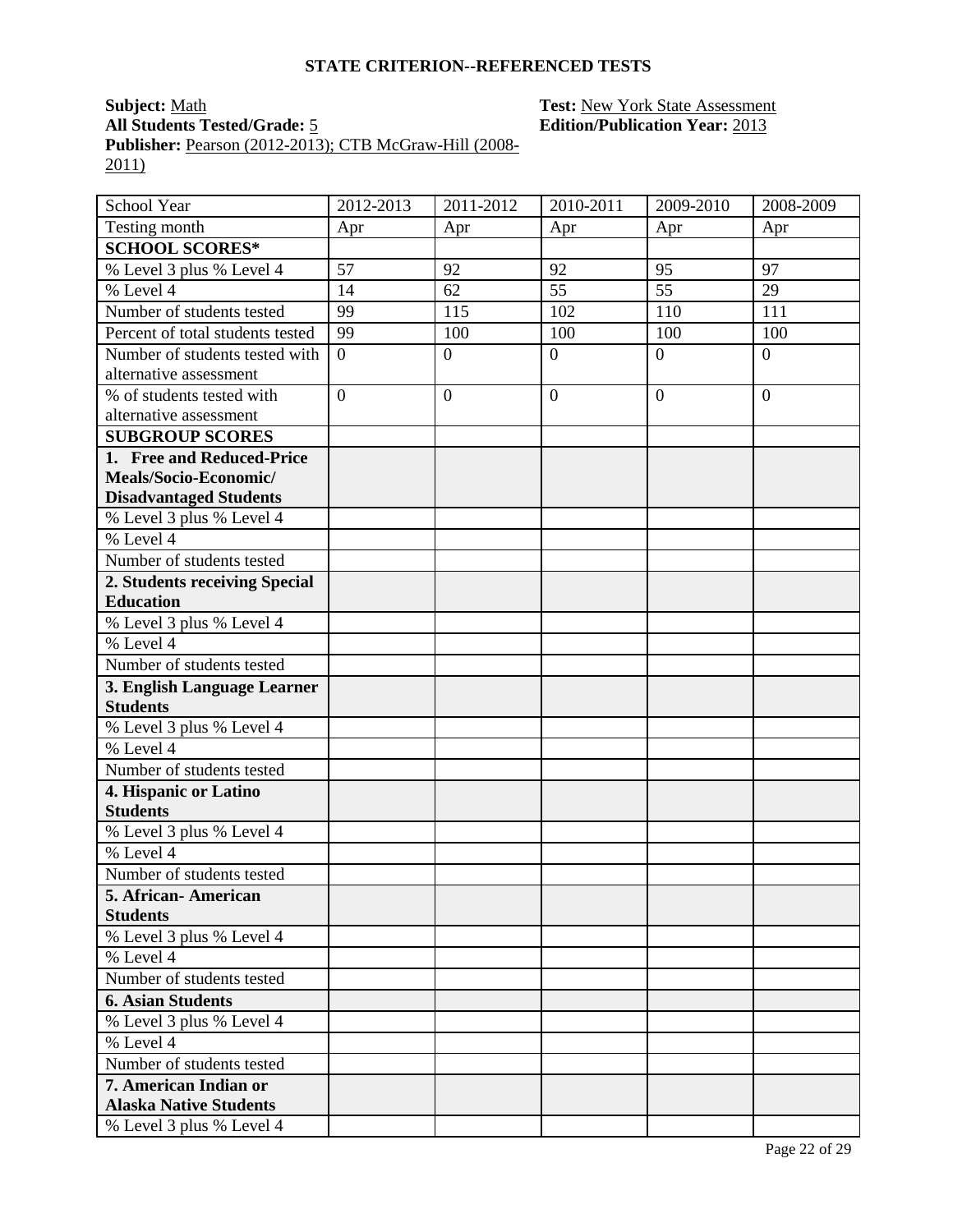| % Level 4                        |    |     |    |     |     |
|----------------------------------|----|-----|----|-----|-----|
| Number of students tested        |    |     |    |     |     |
| 8. Native Hawaiian or other      |    |     |    |     |     |
| <b>Pacific Islander Students</b> |    |     |    |     |     |
| % Level 3 plus % Level 4         |    |     |    |     |     |
| % Level 4                        |    |     |    |     |     |
| Number of students tested        |    |     |    |     |     |
| 9. White Students                |    |     |    |     |     |
| % Level 3 plus % Level 4         | 56 | 92  | 95 | 95  | 97  |
| % Level 4                        | 14 | 63  | 55 | 56  | 28  |
| Number of students tested        | 91 | 104 | 94 | 103 | 105 |
| 10. Two or More Races            |    |     |    |     |     |
| identified Students              |    |     |    |     |     |
| % Level 3 plus % Level 4         |    |     |    |     |     |
| % Level 4                        |    |     |    |     |     |
| Number of students tested        |    |     |    |     |     |
| 11. Other 1: Other 1             |    |     |    |     |     |
| % Level 3 plus % Level 4         |    |     |    |     |     |
| % Level 4                        |    |     |    |     |     |
| Number of students tested        |    |     |    |     |     |
| 12. Other 2: Other 2             |    |     |    |     |     |
| % Level 3 plus % Level 4         |    |     |    |     |     |
| % Level 4                        |    |     |    |     |     |
| Number of students tested        |    |     |    |     |     |
| 13. Other 3: Other 3             |    |     |    |     |     |
| % Level 3 plus % Level 4         |    |     |    |     |     |
| % Level 4                        |    |     |    |     |     |
| Number of students tested        |    |     |    |     |     |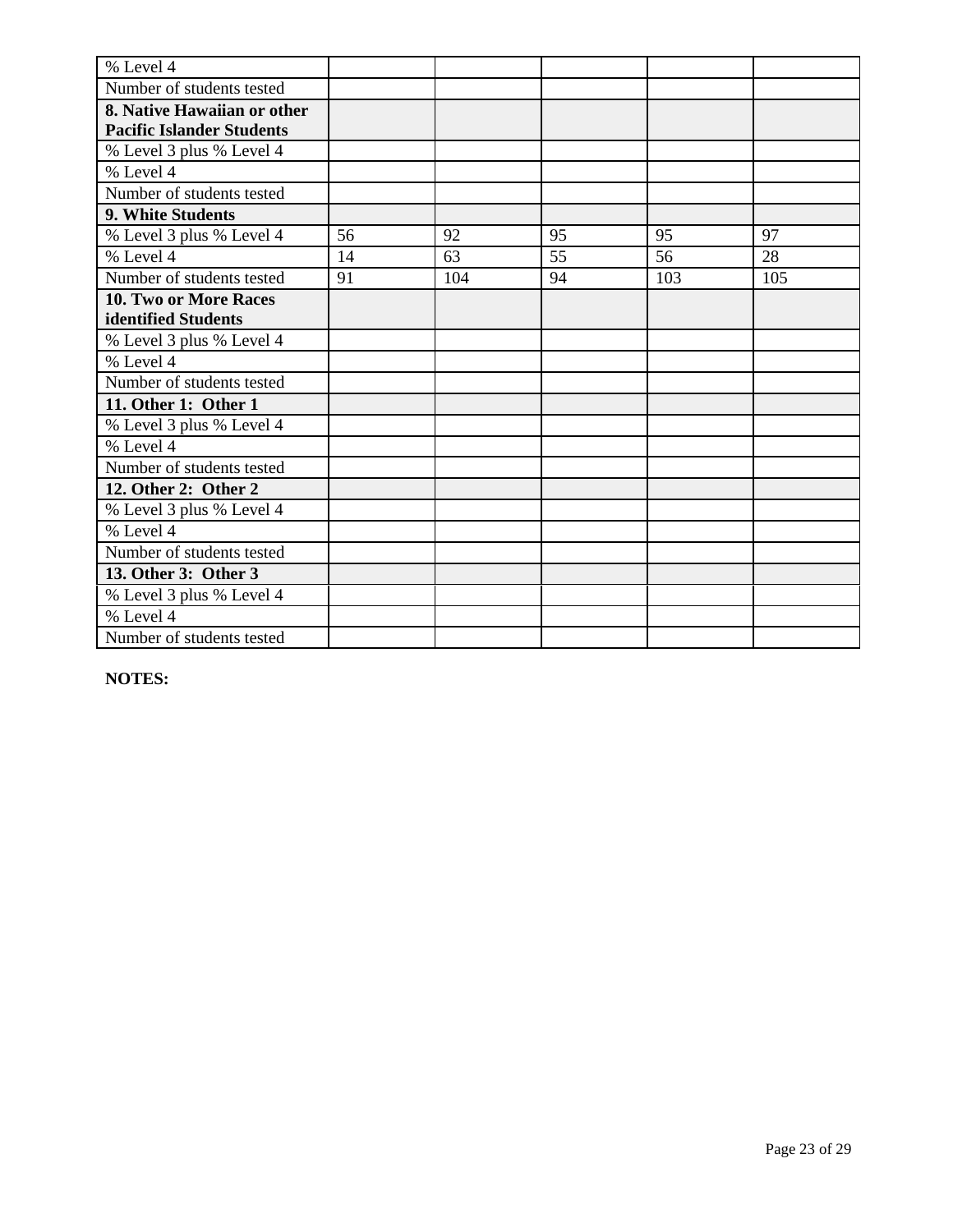## **Subject:** <u>Reading/ELA</u> **Test:** <u>New York State Assessment</u><br>All Students Tested/Grade: 3 **Edition/Publication Year:** 2013 **Edition/Publication Year: 2013**

**Publisher:** <u>Pearson (2012-2013); CTB McGraw-Hill (2008-</u> 2011)

| School Year                                    | 2012-2013        | 2011-2012      | 2010-2011        | 2009-2010      | 2008-2009      |
|------------------------------------------------|------------------|----------------|------------------|----------------|----------------|
| Testing month                                  | Apr              | Apr            | Apr              | Apr            | Apr            |
| <b>SCHOOL SCORES*</b>                          |                  |                |                  |                |                |
| % Level 3 plus % Level 4                       | 66               | 96             | 84               | 77             | 92             |
| % Level 4                                      | 22               | 23             | 6                | 19             | 21             |
| Number of students tested                      | 92               | 92             | 89               | 111            | 102            |
| Percent of total students tested               | 99               | 100            | 100              | 100            | 100            |
| Number of students tested with                 | $\boldsymbol{0}$ | $\overline{0}$ | $\boldsymbol{0}$ | $\overline{0}$ | $\overline{0}$ |
| alternative assessment                         |                  |                |                  |                |                |
| % of students tested with                      | $\overline{0}$   | $\overline{0}$ | $\boldsymbol{0}$ | $\overline{0}$ | $\theta$       |
| alternative assessment                         |                  |                |                  |                |                |
| <b>SUBGROUP SCORES</b>                         |                  |                |                  |                |                |
| 1. Free and Reduced-Price                      |                  |                |                  |                |                |
| Meals/Socio-Economic/                          |                  |                |                  |                |                |
| <b>Disadvantaged Students</b>                  |                  |                |                  |                |                |
| % Level 3 plus % Level 4                       |                  |                |                  |                |                |
| $%$ Level 4                                    |                  |                |                  |                |                |
| Number of students tested                      |                  |                |                  |                |                |
| 2. Students receiving Special                  |                  |                |                  |                |                |
| <b>Education</b>                               |                  |                |                  |                |                |
| % Level 3 plus % Level 4                       |                  |                |                  |                |                |
| % Level 4                                      |                  |                |                  |                |                |
| Number of students tested                      |                  |                |                  |                |                |
| 3. English Language Learner<br><b>Students</b> |                  |                |                  |                |                |
| % Level 3 plus % Level 4                       |                  |                |                  |                |                |
| % Level 4                                      |                  |                |                  |                |                |
| Number of students tested                      |                  |                |                  |                |                |
| 4. Hispanic or Latino                          |                  |                |                  |                |                |
| <b>Students</b>                                |                  |                |                  |                |                |
| % Level 3 plus % Level 4                       |                  |                |                  |                |                |
| % Level 4                                      |                  |                |                  |                |                |
| Number of students tested                      |                  |                |                  |                |                |
| 5. African - American                          |                  |                |                  |                |                |
| <b>Students</b>                                |                  |                |                  |                |                |
| % Level 3 plus % Level 4                       |                  |                |                  |                |                |
| % Level 4                                      |                  |                |                  |                |                |
| Number of students tested                      |                  |                |                  |                |                |
| <b>6. Asian Students</b>                       |                  |                |                  |                |                |
| % Level 3 plus % Level 4                       |                  |                |                  |                |                |
| % Level $\overline{4}$                         |                  |                |                  |                |                |
| Number of students tested                      |                  |                |                  |                |                |
| 7. American Indian or                          |                  |                |                  |                |                |
| <b>Alaska Native Students</b>                  |                  |                |                  |                |                |
| % Level 3 plus % Level 4                       |                  |                |                  |                |                |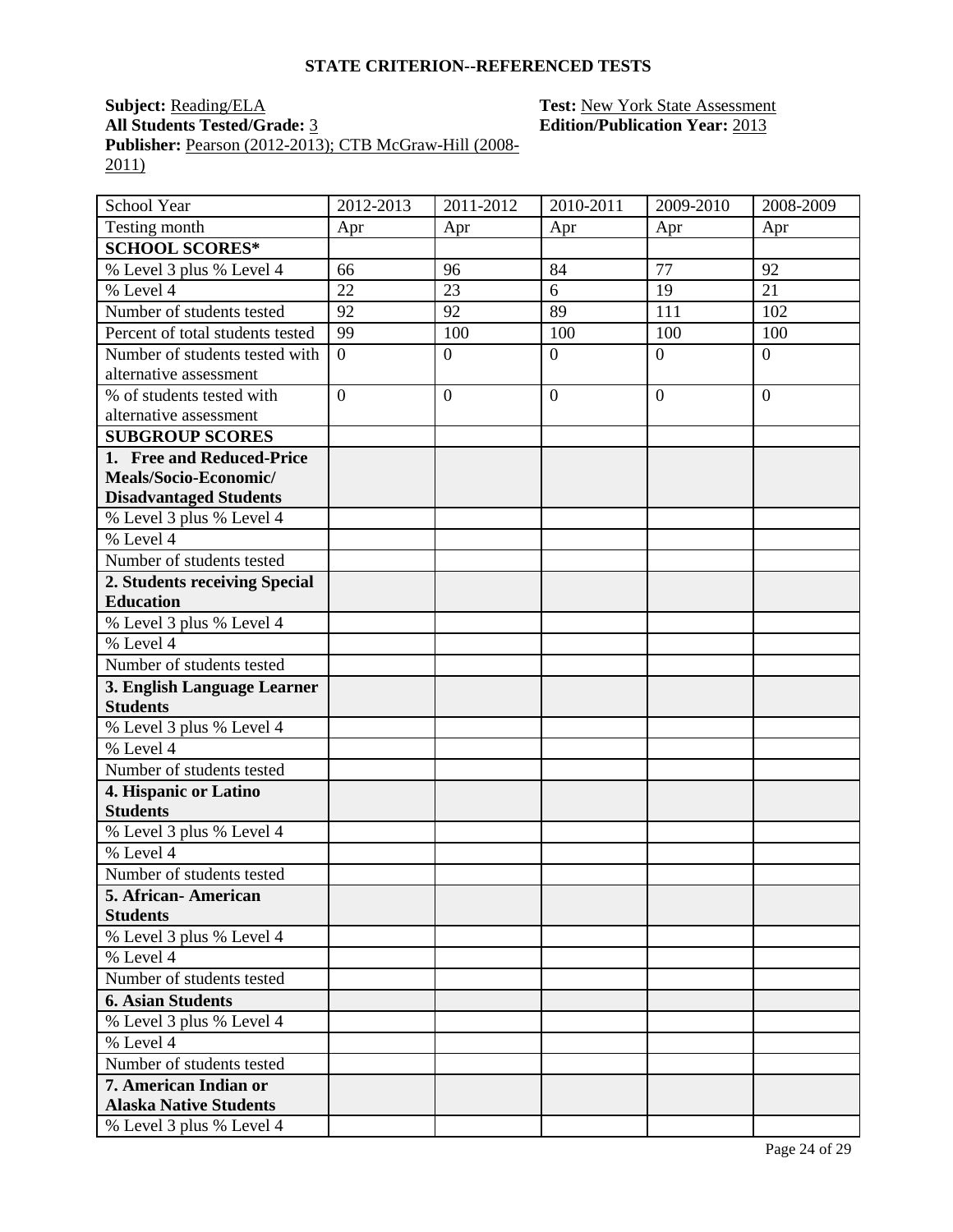| % Level 4                        |    |    |    |     |    |
|----------------------------------|----|----|----|-----|----|
| Number of students tested        |    |    |    |     |    |
| 8. Native Hawaiian or other      |    |    |    |     |    |
| <b>Pacific Islander Students</b> |    |    |    |     |    |
| % Level 3 plus % Level 4         |    |    |    |     |    |
| % Level 4                        |    |    |    |     |    |
| Number of students tested        |    |    |    |     |    |
| 9. White Students                |    |    |    |     |    |
| % Level 3 plus % Level 4         | 68 | 95 | 87 | 77  | 93 |
| % Level 4                        | 22 | 23 | 6  | 19  | 19 |
| Number of students tested        | 82 | 82 | 82 | 101 | 95 |
| 10. Two or More Races            |    |    |    |     |    |
| identified Students              |    |    |    |     |    |
| % Level 3 plus % Level 4         |    |    |    |     |    |
| % Level 4                        |    |    |    |     |    |
| Number of students tested        |    |    |    |     |    |
| 11. Other 1: Other 1             |    |    |    |     |    |
| % Level 3 plus % Level 4         |    |    |    |     |    |
| % Level 4                        |    |    |    |     |    |
| Number of students tested        |    |    |    |     |    |
| 12. Other 2: Other 2             |    |    |    |     |    |
| % Level 3 plus % Level 4         |    |    |    |     |    |
| % Level 4                        |    |    |    |     |    |
| Number of students tested        |    |    |    |     |    |
| 13. Other 3: Other 3             |    |    |    |     |    |
| % Level 3 plus % Level 4         |    |    |    |     |    |
| % Level 4                        |    |    |    |     |    |
| Number of students tested        |    |    |    |     |    |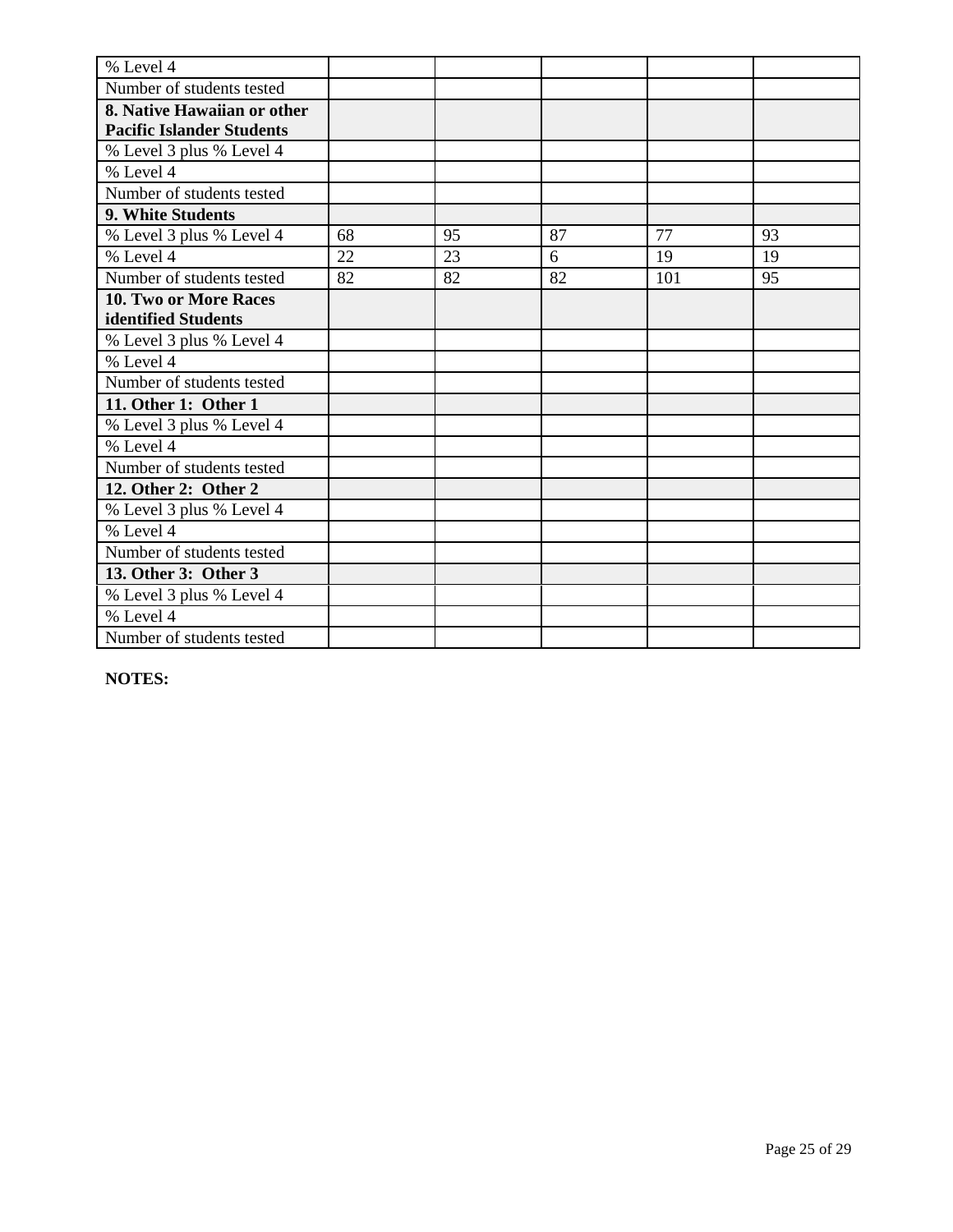# **Subject:** <u>Reading/ELA</u> **Test:** <u>New York State Assessment</u><br> **All Students Tested/Grade:** 4 **Edition/Publication Year:** 2013 **All Students Tested/Grade:** 4 **Edition/Publication Year:** 2013

**Publisher:** Pearson (2012-2013); CTB McGraw-Hill (2008- 2011)

| School Year                      | 2012-2013 | 2011-2012      | 2010-2011      | 2009-2010      | 2008-2009      |
|----------------------------------|-----------|----------------|----------------|----------------|----------------|
| Testing month                    | Apr       | Apr            | Apr            | Apr            | Apr            |
| <b>SCHOOL SCORES*</b>            |           |                |                |                |                |
| % Proficient plus % Advanced     | 54        | 90             | 85             | 90             | 91             |
| % Advanced                       | 23        | 9              | 9              | 19             | 19             |
| Number of students tested        | 96        | 94             | 116            | 102            | 111            |
| Percent of total students tested | 100       | 100            | 100            | 100            | 100            |
| Number of students tested with   | $\theta$  | $\overline{0}$ | $\overline{0}$ | $\overline{0}$ | $\overline{0}$ |
| alternative assessment           |           |                |                |                |                |
| % of students tested with        |           |                |                |                |                |
| alternative assessment           |           |                |                |                |                |
| <b>SUBGROUP SCORES</b>           |           |                |                |                |                |
| 1. Free and Reduced-Price        |           |                |                |                |                |
| Meals/Socio-Economic/            |           |                |                |                |                |
| <b>Disadvantaged Students</b>    |           |                |                |                |                |
| % Proficient plus % Advanced     |           |                |                |                |                |
| % Advanced                       |           |                |                |                |                |
| Number of students tested        |           |                |                |                |                |
| 2. Students receiving Special    |           |                |                |                |                |
| <b>Education</b>                 |           |                |                |                |                |
| % Proficient plus % Advanced     |           |                |                |                |                |
| % Advanced                       |           |                |                |                |                |
| Number of students tested        |           |                |                |                |                |
| 3. English Language Learner      |           |                |                |                |                |
| <b>Students</b>                  |           |                |                |                |                |
| % Proficient plus % Advanced     |           |                |                |                |                |
| % Advanced                       |           |                |                |                |                |
| Number of students tested        |           |                |                |                |                |
| 4. Hispanic or Latino            |           |                |                |                |                |
| <b>Students</b>                  |           |                |                |                |                |
| % Proficient plus % Advanced     |           |                |                |                |                |
| % Advanced                       |           |                |                |                |                |
| Number of students tested        |           |                |                |                |                |
| 5. African-American              |           |                |                |                |                |
| <b>Students</b>                  |           |                |                |                |                |
| % Proficient plus % Advanced     |           |                |                |                |                |
| % Advanced                       |           |                |                |                |                |
| Number of students tested        |           |                |                |                |                |
| <b>6. Asian Students</b>         |           |                |                |                |                |
| % Proficient plus % Advanced     |           |                |                |                |                |
| % Advanced                       |           |                |                |                |                |
| Number of students tested        |           |                |                |                |                |
| 7. American Indian or            |           |                |                |                |                |
| <b>Alaska Native Students</b>    |           |                |                |                |                |
| % Proficient plus % Advanced     |           |                |                |                |                |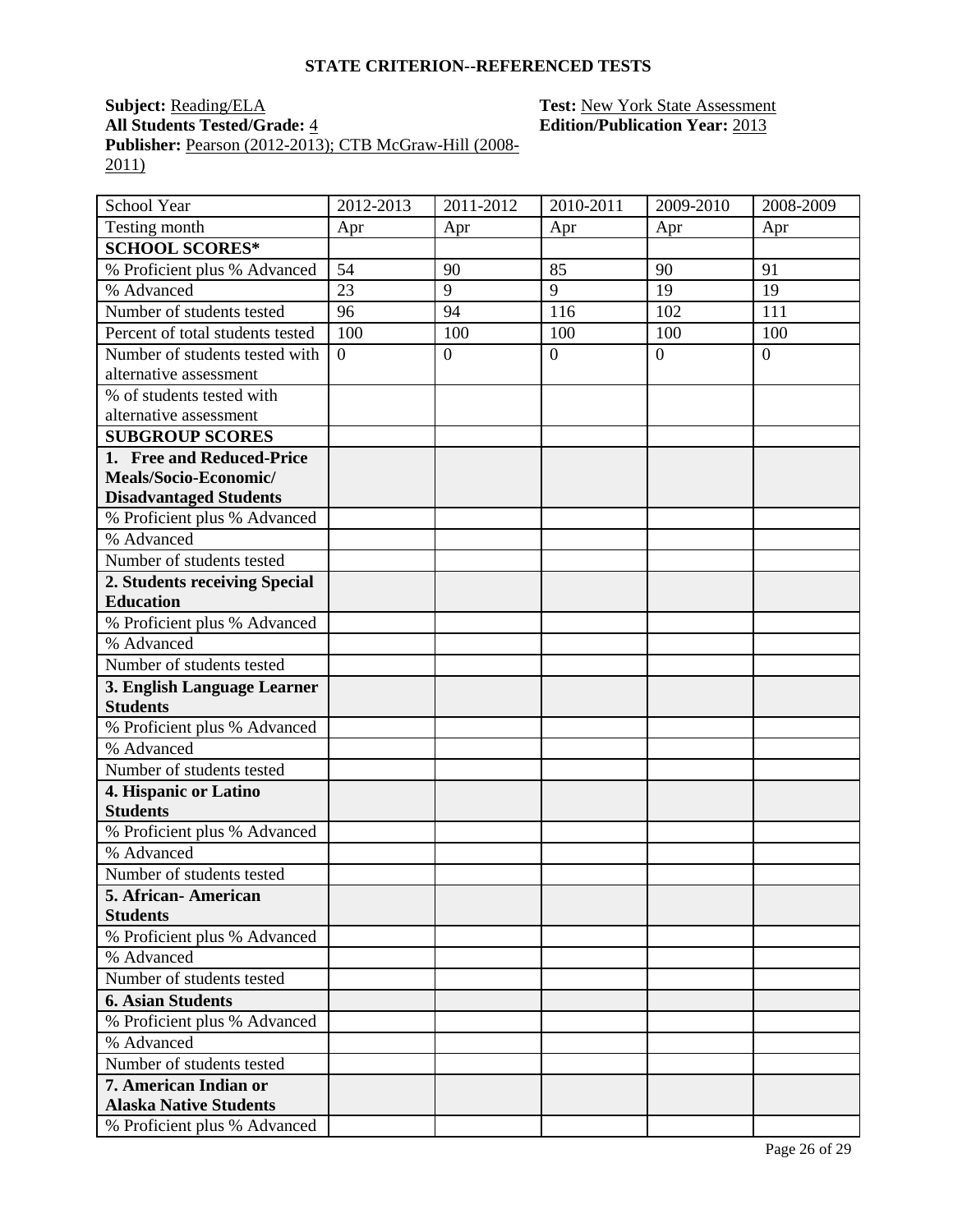| % Advanced                       |    |    |     |    |     |
|----------------------------------|----|----|-----|----|-----|
| Number of students tested        |    |    |     |    |     |
| 8. Native Hawaiian or other      |    |    |     |    |     |
| <b>Pacific Islander Students</b> |    |    |     |    |     |
| % Proficient plus % Advanced     |    |    |     |    |     |
| % Advanced                       |    |    |     |    |     |
| Number of students tested        |    |    |     |    |     |
| <b>9. White Students</b>         |    |    |     |    |     |
| % Proficient plus % Advanced     | 54 | 91 | 85  | 92 | 92  |
| % Advanced                       | 21 | 9  | 8   | 19 | 19  |
| Number of students tested        | 87 | 86 | 105 | 96 | 105 |
| <b>10. Two or More Races</b>     |    |    |     |    |     |
| identified Students              |    |    |     |    |     |
| % Proficient plus % Advanced     |    |    |     |    |     |
| % Advanced                       |    |    |     |    |     |
| Number of students tested        |    |    |     |    |     |
| 11. Other 1: Other 1             |    |    |     |    |     |
| % Proficient plus % Advanced     |    |    |     |    |     |
| % Advanced                       |    |    |     |    |     |
| Number of students tested        |    |    |     |    |     |
| 12. Other 2: Other 2             |    |    |     |    |     |
| % Proficient plus % Advanced     |    |    |     |    |     |
| % Advanced                       |    |    |     |    |     |
| Number of students tested        |    |    |     |    |     |
| 13. Other 3: Other 3             |    |    |     |    |     |
| % Proficient plus % Advanced     |    |    |     |    |     |
| % Advanced                       |    |    |     |    |     |
| Number of students tested        |    |    |     |    |     |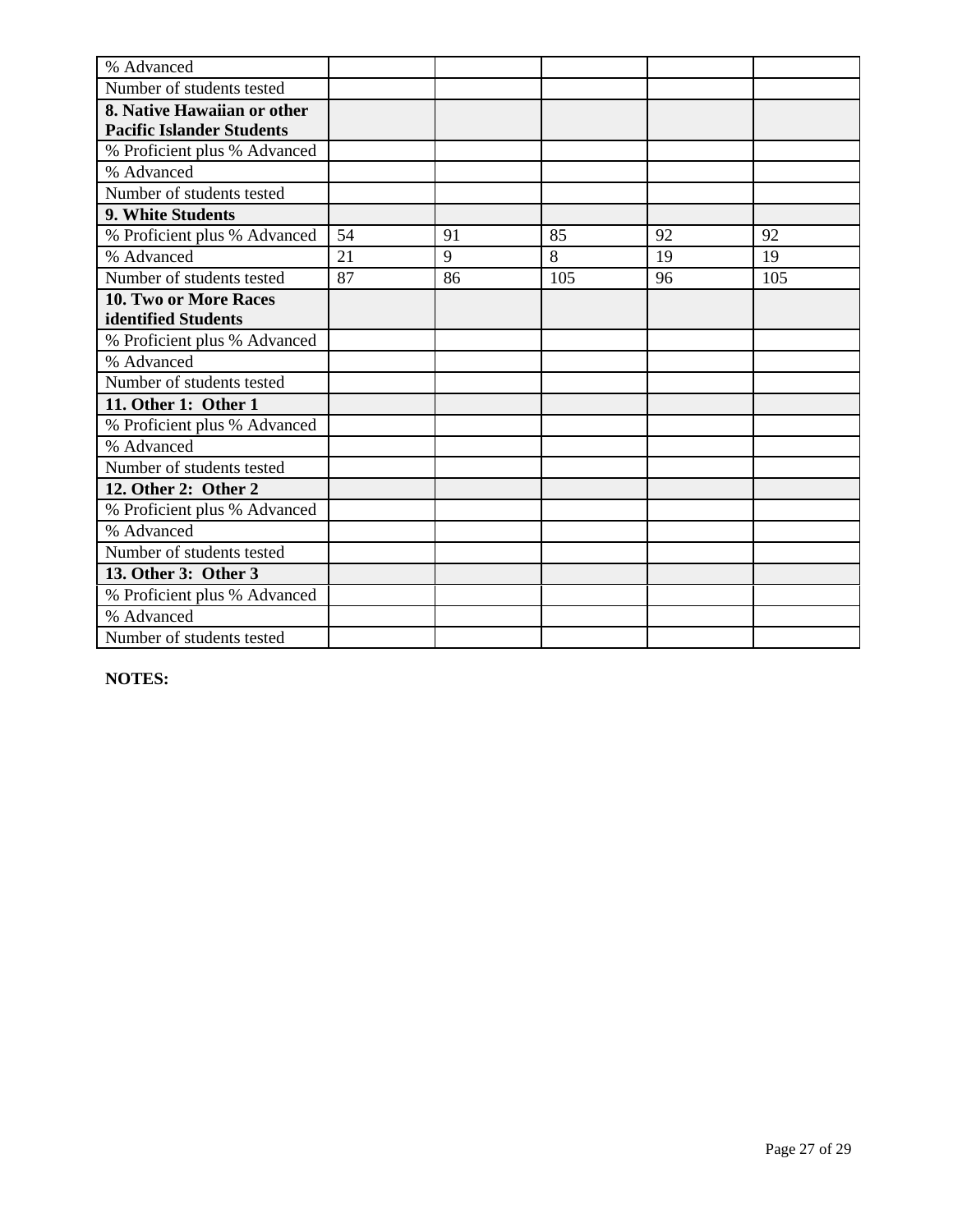## **Subject:** <u>Reading/ELA</u> **Test:** <u>New York State Assessment</u><br>All Students Tested/Grade: 5 **Edition/Publication Year:** 2013 **Edition/Publication Year: 2013**

**Publisher:** <u>Pearson (2012-2013); CTB McGraw-Hill (2008-</u> 2011)

| School Year                                            | 2012-2013      | $2011 - 2012$    | 2010-2011        | 2009-2010        | 2008-2009      |
|--------------------------------------------------------|----------------|------------------|------------------|------------------|----------------|
| Testing month                                          | Apr            | Apr              | Apr              | Apr              | Apr            |
| <b>SCHOOL SCORES*</b>                                  |                |                  |                  |                  |                |
| % Level 3 plus % Level 4                               | 57             | 87               | 85               | 85               | 97             |
| $%$ Level 4                                            | 14             | 13               | 14               | 25               | 29             |
| Number of students tested                              | 100            | 115              | 102              | 110              | 111            |
| Percent of total students tested                       | 100            | 100              | 100              | 100              | 100            |
| Number of students tested with                         | $\theta$       | $\boldsymbol{0}$ | $\overline{0}$   | $\boldsymbol{0}$ | $\overline{0}$ |
| alternative assessment                                 |                |                  |                  |                  |                |
| % of students tested with                              | $\overline{0}$ | $\overline{0}$   | $\boldsymbol{0}$ | $\overline{0}$   | $\overline{0}$ |
| alternative assessment                                 |                |                  |                  |                  |                |
| <b>SUBGROUP SCORES</b>                                 |                |                  |                  |                  |                |
| 1. Free and Reduced-Price                              |                |                  |                  |                  |                |
| Meals/Socio-Economic/<br><b>Disadvantaged Students</b> |                |                  |                  |                  |                |
| % Level 3 plus % Level 4                               |                |                  |                  |                  |                |
| % Level 4                                              |                |                  |                  |                  |                |
| Number of students tested                              |                |                  |                  |                  |                |
| 2. Students receiving Special                          |                |                  |                  |                  |                |
| <b>Education</b>                                       |                |                  |                  |                  |                |
| % Level 3 plus % Level 4                               |                |                  |                  |                  |                |
| % Level 4                                              |                |                  |                  |                  |                |
| Number of students tested                              |                |                  |                  |                  |                |
| 3. English Language Learner                            |                |                  |                  |                  |                |
| <b>Students</b>                                        |                |                  |                  |                  |                |
| % Level 3 plus % Level 4                               |                |                  |                  |                  |                |
| % Level 4                                              |                |                  |                  |                  |                |
| Number of students tested                              |                |                  |                  |                  |                |
| 4. Hispanic or Latino                                  |                |                  |                  |                  |                |
| <b>Students</b>                                        |                |                  |                  |                  |                |
| % Level 3 plus % Level 4                               |                |                  |                  |                  |                |
| % Level 4                                              |                |                  |                  |                  |                |
| Number of students tested                              |                |                  |                  |                  |                |
| 5. African-American                                    |                |                  |                  |                  |                |
| <b>Students</b>                                        |                |                  |                  |                  |                |
| % Level 3 plus % Level 4                               |                |                  |                  |                  |                |
| % Level 4                                              |                |                  |                  |                  |                |
| Number of students tested                              |                |                  |                  |                  |                |
| <b>6. Asian Students</b>                               |                |                  |                  |                  |                |
| % Level 3 plus % Level 4                               |                |                  |                  |                  |                |
| % Level 4                                              |                |                  |                  |                  |                |
| Number of students tested                              |                |                  |                  |                  |                |
| 7. American Indian or                                  |                |                  |                  |                  |                |
| <b>Alaska Native Students</b>                          |                |                  |                  |                  |                |
| % Level 3 plus % Level 4                               |                |                  |                  |                  |                |